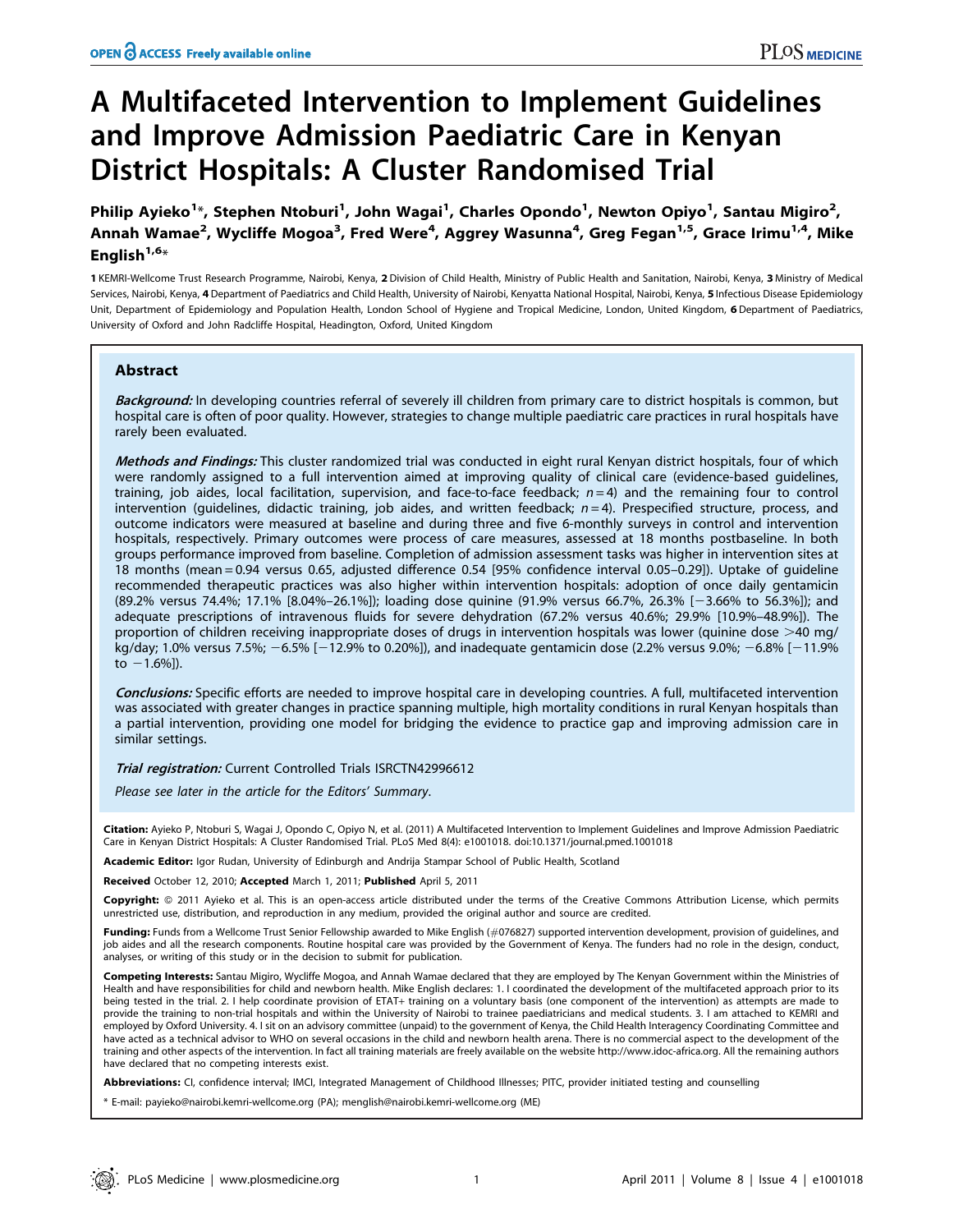## Introduction

Common illnesses including pneumonia, malaria, and diarrhea remain major contributors to child mortality in low-income countries [1]. Hospital care of severe illnesses may help improve survival, and disease-specific clinical guidelines have been provided by the World Health Organization (WHO) for more than  $15 y [2]$ , and as collated texts since  $2000 [3,4]$ . These guidelines form part of the Integrated Management of Childhood Illnesses (IMCI) approach adopted by over 100 countries. However, in contrast to its primary care aspects [5,6], implementation of IMCI at district hospitals has not been evaluated. Paediatric hospital care is often inadequate in our setting and also in other low-income countries both in Africa and Asia [7–10], with most inpatient deaths occurring within 48 h of admission [11].

We therefore set out to develop and test a strategy to improve paediatric care in district hospitals in partnership with the Kenyan government [12–14]. We considered a trial of alternative interventions necessary for ethical reasons and because systematic reviews indicated uncertainty in the value of multicomponent interventions [15]. Our evaluation is based on the classical Donabedian approach—assessing structure, process, and valued health system outcome measures [16]. We randomised hospitals, rather than individuals, to intervention groups because the intervention was designed to influence how the paediatric teams provided care. Secondly, the cluster randomised trial offered logistical convenience in implementing certain intervention components, which by their nature (training, feedback, supervision) are easier to administer to groups rather than on an individual basis. To provide data to inform debate on the plausibility of any cause– effect relationship arising from the trial data, we also planned that evaluation spanned a realistic timescale, evaluated possible postintervention deterioration, and assessed intervention context, adequacy, and barriers to implementation [12,17–20].

# Methods

# Study Sites and Participants

Eight rural hospitals (H1 to H8) were chosen purposefully from four of Kenya's eight provinces to provide some representation of the variety of rural hospital settings encountered in Kenya (Table 1) [12]. Hospitals admitting a minimum of 1,000 children and conducting at least 1,200 deliveries per year were eligible for inclusion. Prior to the study, medical records documenting admission information were written as nonstandard, free-text notes in all eight hospitals. The Ministry of Health usually aims to disseminate national guidelines aimed at hospital care to facilities through distribution of some print materials and ad hoc or opportunistic workshops or seminars. It had not previously been able to augment this approach with systematic efforts or provide specific supervision to support paediatric hospital care. Further, none of the eight hospitals themselves had explicit procedures for implementing new clinical guidelines.

We collected data from medical records of paediatric admissions aged 2–59 mo to describe paediatric care practices of clinicians and nursing staff targeted by the guidelines, training, and feedback. The Kenya Medical Research Institute National Ethics and Scientific review committees approved the study (Texts S1 and S2).

## Randomization and Masking

Prior to inclusion in the study the eight shortlisted hospitals were visited and meetings were held with the hospital management team. At these meetings, the study design, randomization, potential inputs, approach to data collection, and longevity were explained. All hospital management teams subsequently assented to their hospital's participation and randomization after internal discussions. Assent from the hospital's catchment population was not sought. Staff in all hospitals were made aware of the study's overall aims to explore ways to improve care and need for data collection through specific presentations made after randomization at the start of introductory training and using written information sheets. After obtaining the hospitals' assent we allocated eight hospitals (clusters) to a full (intervention group, hospitals  $H1-H4$ ) or partial (control group, hospitals H5–H8) package of interventions using restricted randomization. Of 70 possible allocations, seven defined two relatively balanced groups (Table 1). These allocations were written on identical pieces of paper, with hospitals represented by codes, and one allocation was randomly selected using a ''blind draw'' procedure. Participating hospitals and the research team could not be masked to group allocation. However, information on group allocation was not publicly disseminated and the geographic distance between hospitals was large. We therefore do not feel that users of the hospitals were aware of or influenced by the form of intervention allocated to the hospital.

## Study Intervention

The intervention delivered over 18 mo (from September 2006 to April 2008) aimed to improve paediatric admission care by promoting hospitals' implementation of best-practice guidelines and local efforts to tackle local organizational constraints. Before the trial commenced, a decision was made to adjust the timing of the primary endpoint for measuring intervention effectiveness, aligning it with the end of this 18-mo active intervention period. As part of this updated approach, monitoring of intervention sites was planned to continue for 12 mo after active intervention had ended. Funds were not available to support comparable extended monitoring in control sites. The intervention components are labeled 1–6 and a–c in Figure 1 [21] and included: (1) setting up a scheme for regular hospital assessment through surveys conducted six monthly, followed by (2) face-to-face feedback of findings in intervention sites, and (a) written feedback in both groups. The other components were: (3) 5.5-d training aimed at 32 health workers of all cadres approximately 6–10 wk after baseline surveys (July to August 2006) in intervention hospitals [13], (b) provision of clinical practice guidelines introduced with training, (c) job aides, (4) an external supervisory process, and (5) identification of a fulltime local facilitator (a nurse or diploma-level clinician) responsible for promoting guideline use and on-site problem solving [19]. Supervision visits were approximately two to three monthly, but facilitation remained in place throughout the 18 mo. The package for control sites (H5–H8) included five components (1, 6, a, b, and c): (1) six-monthly surveys with written feedback only, provision of (b) clinical practice guidelines and (c) job aides, and (6) a 1.5-d initial guideline seminar for approximately 40 hospital staff. The design thus compares two alternative intensities of intervention, both providing considerably more than routinely delivered, although we refer to one arm as the ''control.''

One of the job aides, introduced to all sites with all training and continuously supplied to improve documentation of illness, was a paediatric admission record (PAR) form. This was to replace traditional ''blank paper'' medical notes [22]. All hospitals were aware that their records and patient management were to be regularly evaluated. All job aides, training materials, and assessment tools are available online (http://www.idoc-africa. org/docs/list/cat/5/subcat/27).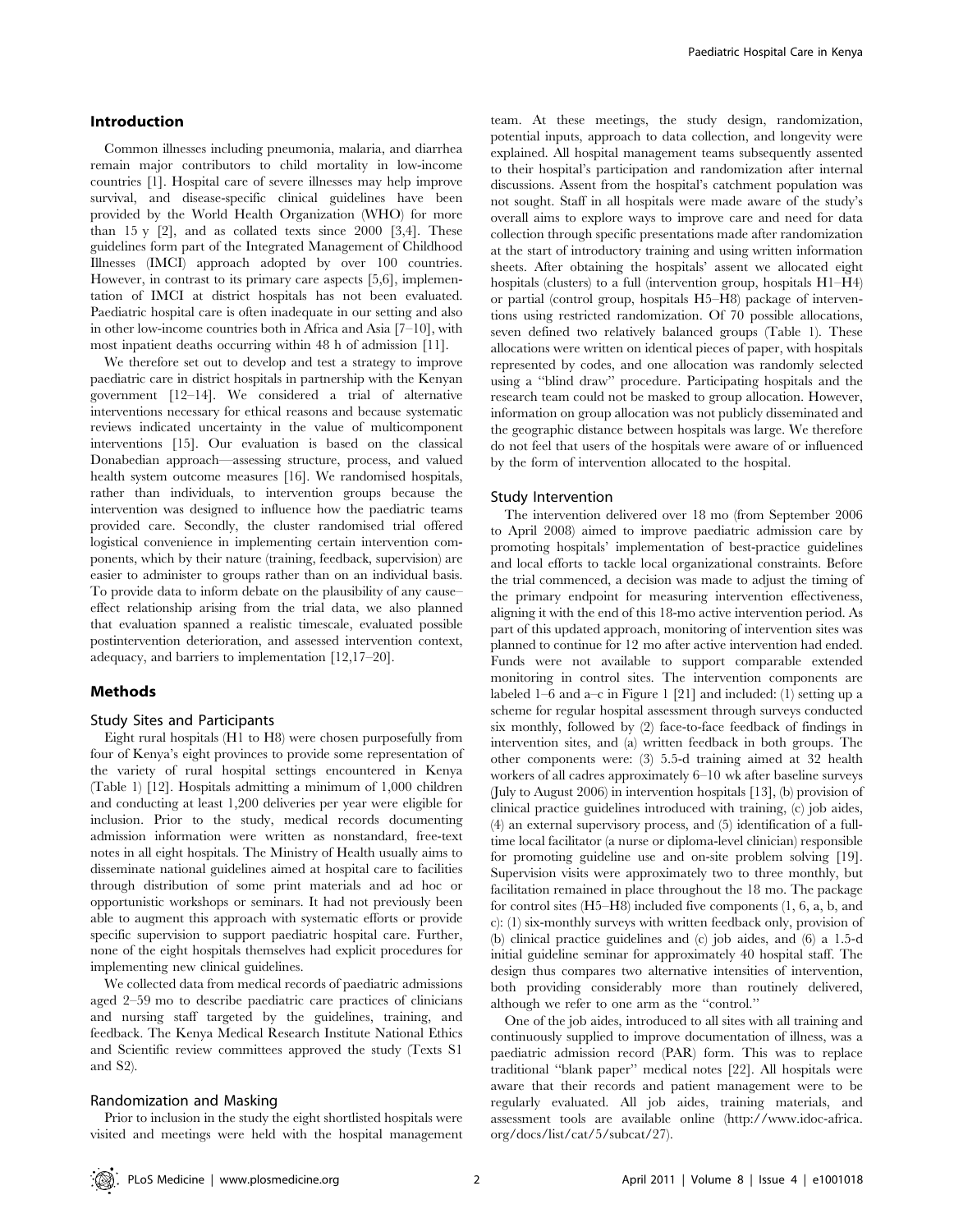Table 1. Baseline hospital characteristics and characteristics of 8,205 paediatric admission events at baseline and during the 18-mo intervention period.

| Characteristic                                                                 | H1 <sup>a</sup>    | H2 <sup>a</sup> | H3 <sup>a</sup> | $H4^a$           | H5 <sup>a</sup> | H6 <sup>a</sup> | H7 <sup>a</sup> | H8 <sup>a</sup> |
|--------------------------------------------------------------------------------|--------------------|-----------------|-----------------|------------------|-----------------|-----------------|-----------------|-----------------|
| Hospital characteristics                                                       |                    |                 |                 |                  |                 |                 |                 |                 |
| Malaria transmission setting                                                   | Intense            | Moderate        | Highland        | Arid             | Intense         | Arid            | Highland        | Moderate        |
| Antenatal HIV prevalence                                                       | High               | Low             | High            | Moderate         | High            | Moderate        | High            | Low             |
| Infant mortality rate (per 1,000)                                              | >100               | $~1$ –40        | $~1$ 70         | $~1$ 70          | >100            | $~1$ 70         | >100            | ~10             |
| Catchment population with income<br>below US\$2 per day (%)                    | $50 - 70$          | $~1$ - 35       | $50 - 70$       | $50 - 70$        | $50 - 70$       | $50 - 70$       | $50 - 70$       | $~1$ - 35       |
| Annual paediatric admissions                                                   | 2,356              | 3,160           | 4,205           | 996              | 2,925           | 1,058           | 4,738           | 2,128           |
| All cause paediatric ward mortality rate                                       | 13.7%              | 5.40%           | 7.30%           | 8.00%            | 6.50%           | 5.20%           | 4.10%           | 7.30%           |
| Consultant specialists [pediatricians]                                         | 3[0]               | 3[0]            | 5[1]            | 2[0]             | 2[0]            | 1[0]            | 5[1]            | 2[0]            |
| General medical officers                                                       | $\overline{2}$     | $\overline{4}$  | 5               | $\overline{4}$   | $\overline{4}$  | $\overline{4}$  | 5               | $\overline{4}$  |
| Clinical officers                                                              | 15                 | 21              | 29              | 19               | 18              | 18              | 27              | 20              |
| Nurses in whole hospital (all cadres)                                          | 140                | 161             | 207             | 120              | 114             | 128             | 284             | 144             |
| Doctors and clinical officers at initial training                              | 9                  | 10              | 14              | 6                | 12              | $\overline{2}$  | 8               | 5               |
| Nurses at initial training                                                     | 24                 | 20              | 19              | 23               | 24              | 26              | 25              | 32              |
| Number of trained staff/n targeted for training                                | 33/32 <sup>b</sup> | 31/32           | $35/32^{b}$     | 29/32            | 37/40           | 35/40           | $43/40^{b}$     | $42/40^{b}$     |
| Medical staff responsible for admissions<br>at survey 4 and trained, $n$ (%)   | 3(13)              | 3(10)           | 2(6)            | 1(5)             | 6(26)           | 1(6)            | 0(0)            | 1(4)            |
| Characteristics of patients enrolled<br>during survey 1 to survey 4            |                    |                 |                 |                  |                 |                 |                 |                 |
| Admission episodes at baseline <sup>c</sup>                                    | 246                | 330             | 261             | 293              | 121             | 285             | 276             | 323             |
| Admission episodes at 18 mo <sup>c</sup>                                       | 230                | 312             | 309             | 307              | 271             | 198             | 341             | 337             |
| Admission episodes included in descriptive<br>analyses (survey 1, 2, 3, and 4) | 948                | 1,308           | 1,089           | 1,039            | 638             | 908             | 1,128           | 1,147           |
| Age in months, mean (SD)                                                       | 16.1<br>(12.8)     | 16.7<br>(13.1)  | 16.2<br>(12.5)  | 17.1<br>(13.6)   | 16.9<br>(13.1)  | 15.2<br>(12.9)  | 17.5<br>(13.3)  | 14.7<br>(12.4)  |
| Male, $n$ $(\%)$                                                               | 448<br>(53.2)      | 570<br>(57.7)   | 470<br>(55.6)   | 421<br>(56.5)    | 332<br>(54.2)   | 422<br>(55.6)   | 498<br>(52.7)   | 544<br>(54.3)   |
| All cause paediatric ward<br>mortality rate (survey 1)                         | 14/246<br>(5.7)    | 12/330<br>(3.6) | 5/261<br>(1.9)  | 33/293<br>(11.3) | 3/121<br>(2.5)  | 20/285<br>(7.0) | 4/276<br>(1.5)  | 18/323<br>(5.6) |
| Clinical diagnoses <sup>d</sup> , n (%)                                        |                    |                 |                 |                  |                 |                 |                 |                 |
| Diarrhoea/dehydration                                                          | 271 (28.6)         | 290 (22.2)      | 312 (28.7)      | 257 (24.7)       | 89 (13.9)       | 219 (24.1)      | 210 (18.6)      | 381 (33.2)      |
| <b>Malaria</b>                                                                 | 758 (80.0)         | 866 (66.2)      | 750 (68.9)      | 799 (76.9)       | 458 (71.8)      | 572 (63.0)      | 920 (81.6)      | 479 (41.8)      |
| Pneumonia                                                                      | 407 (42.9)         | 819 (62.6)      | 469 (43.1)      | 547 (52.6)       | 158 (24.8)      | 499 (55.0)      | 423 (37.5)      | 573 (50.0)      |

<sup>a</sup>H1-H4 are intervention hospitals; H5-H8 are control hospitals.

**bNumber of staff trained exceeded target.** 

<sup>c</sup>Survey data correspond to records retrieved on randomly sampled calendar dates in the 6-mo period prior to the survey.

<sup>d</sup>Denominator is all admission events from surveys 1–4, number of diagnoses are episodes and therefore can be greater than number of admissions.

doi:10.1371/journal.pmed.1001018.t001

# Data Collection

Data were collected at baseline and then at six-monthly intervals during six and four surveys in intervention (surveys 1–6) and control hospitals (surveys 1–4), respectively (Figure 1). A single survey took approximately 2 wk with all sites surveyed within a maximum 6-wk consecutive period by employing up to four teams. The survey tools and team training have been described in detail elsewhere [14]. In brief, data were collected using three tools adapted from previous work [7,8] then extensively pretested: a checklist of structure indicators, patient case-record data abstraction forms, and a structured parent/ guardian interview tool. In the case of the parent/guardian interview formal, written consent was obtained prior to data collection with no parent/guardians refusing consent. Ethical approval was granted for confidential abstraction of data from archived case records without individuals' consent. Survey team leaders remained the same throughout the study and teams received 3 wk initial training that included a pilot survey. Data collectors could not be blinded to allocation, but all were guided by standard operating procedures and, for case records, a 10% sample were independently reevaluated by the survey supervisor during each survey. Agreement rates for data abstracted were consistently greater than 95%.

Case records from a random sample of calendar dates from the 6-mo intersurvey periods were selected with the proportion of dates sampled adjusted to yield approximately 400 records based on hospitals' admission rates. On the basis of prior experience we aimed to conduct interviews with 50 caretakers of admitted children during each 2 wk survey (surveys 1–4).

## Performance Indicators

Primary effectiveness measures were 14 process indicators measured on paediatric admissions aged 2–59 mo at 18-mo post baseline (survey 4). Secondary measures were four valued system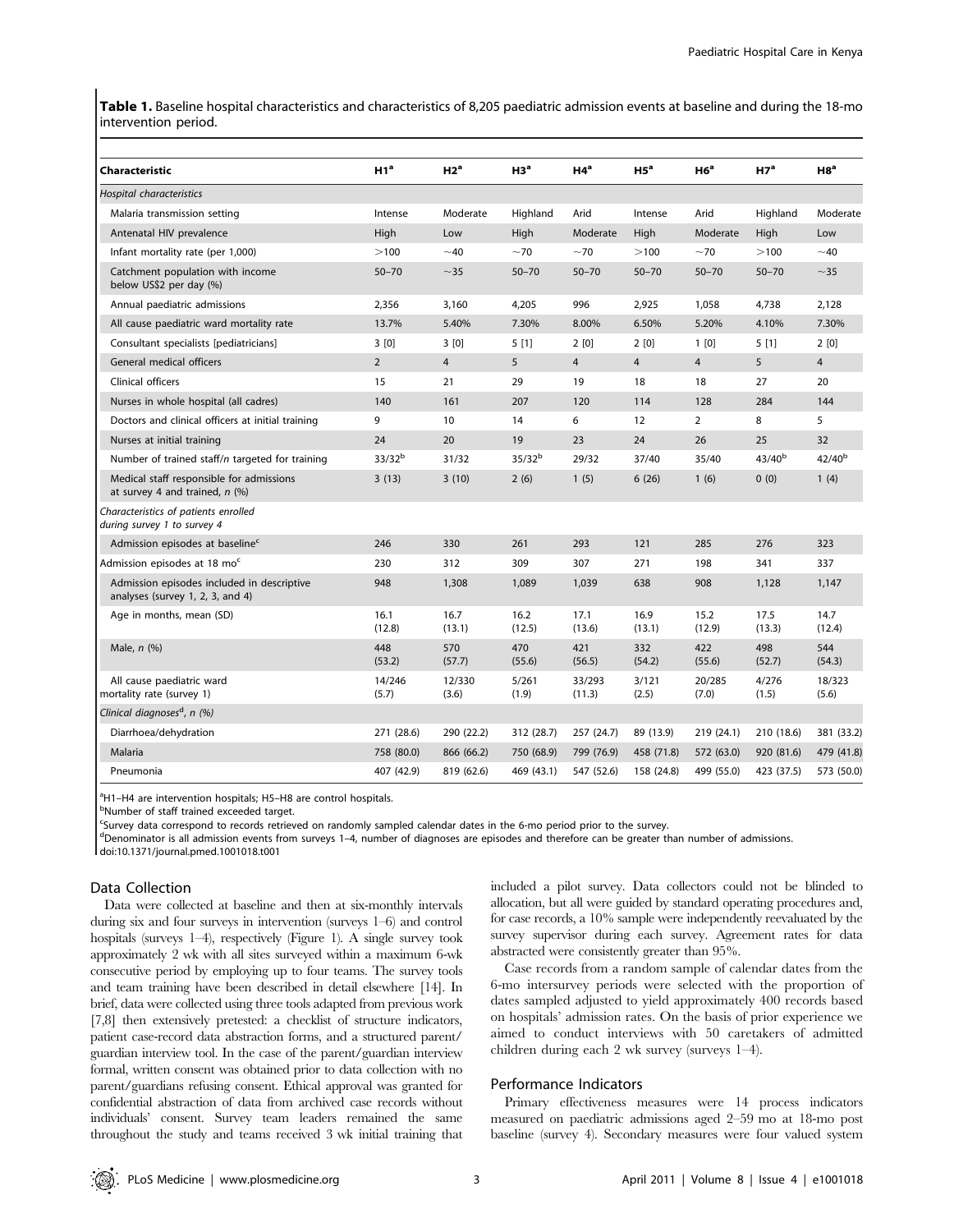| <b>Timeline</b>      |                     | <b>Intervention</b>                                                                                                                                                                                                                                   | <b>Control</b>                |  |  |  |  |
|----------------------|---------------------|-------------------------------------------------------------------------------------------------------------------------------------------------------------------------------------------------------------------------------------------------------|-------------------------------|--|--|--|--|
|                      | Randomisation       |                                                                                                                                                                                                                                                       |                               |  |  |  |  |
| Baseline<br>(time 0) |                     | а<br>$42_{\mathcal{P}}$<br>$(5*)$<br>c                                                                                                                                                                                                                | а<br>$6\frac{v}{4}$<br>с<br>b |  |  |  |  |
| 6 months             |                     | 4                                                                                                                                                                                                                                                     | 1<br>а                        |  |  |  |  |
| 12 months            |                     |                                                                                                                                                                                                                                                       | а                             |  |  |  |  |
| 18 months            |                     |                                                                                                                                                                                                                                                       | 1<br>а                        |  |  |  |  |
|                      |                     | Measurement of outcomes                                                                                                                                                                                                                               |                               |  |  |  |  |
|                      |                     | Regular hospital performance assessment surveys conducted every 6 months                                                                                                                                                                              |                               |  |  |  |  |
|                      |                     | Face to face feedback of survey findings at the end of each of survey                                                                                                                                                                                 |                               |  |  |  |  |
| а                    |                     | Written feedback of survey findings                                                                                                                                                                                                                   |                               |  |  |  |  |
| з                    | practice guidelines | A 5.5 day training programme extending WHO's emergency triage assessment<br>and treatment (ETAT) approach to include management in line with clinical                                                                                                 |                               |  |  |  |  |
| b                    |                     | Evidence-based clinical practice guidelines                                                                                                                                                                                                           |                               |  |  |  |  |
| C                    |                     | Job aids including drug doses charts, fluid and feed prescription charts, and<br>structured paediatric admission records                                                                                                                              |                               |  |  |  |  |
|                      |                     | An external supervisory process to mimic a regional supervisory mechanism to<br>be delivered by the research team through visits at least 3-monthly                                                                                                   |                               |  |  |  |  |
|                      |                     | On-site problem solving or basic quality improvement with direct support for a<br>local, hospital selected, non-physician health worker to act as a facilitator who<br>also provides a telephone link to external support supervision every 1-2 weeks |                               |  |  |  |  |
|                      |                     | A 1.5 day lecture-based introductory seminar explaining the guidelines                                                                                                                                                                                |                               |  |  |  |  |

Figure 1. Graphical depiction of the complex intervention delivered over an 18-mo period (adapted from Perera et al. [21]). Circles represent activities and squares represent objects; components delivered concurrently appear side by side. doi:10.1371/journal.pmed.1001018.g001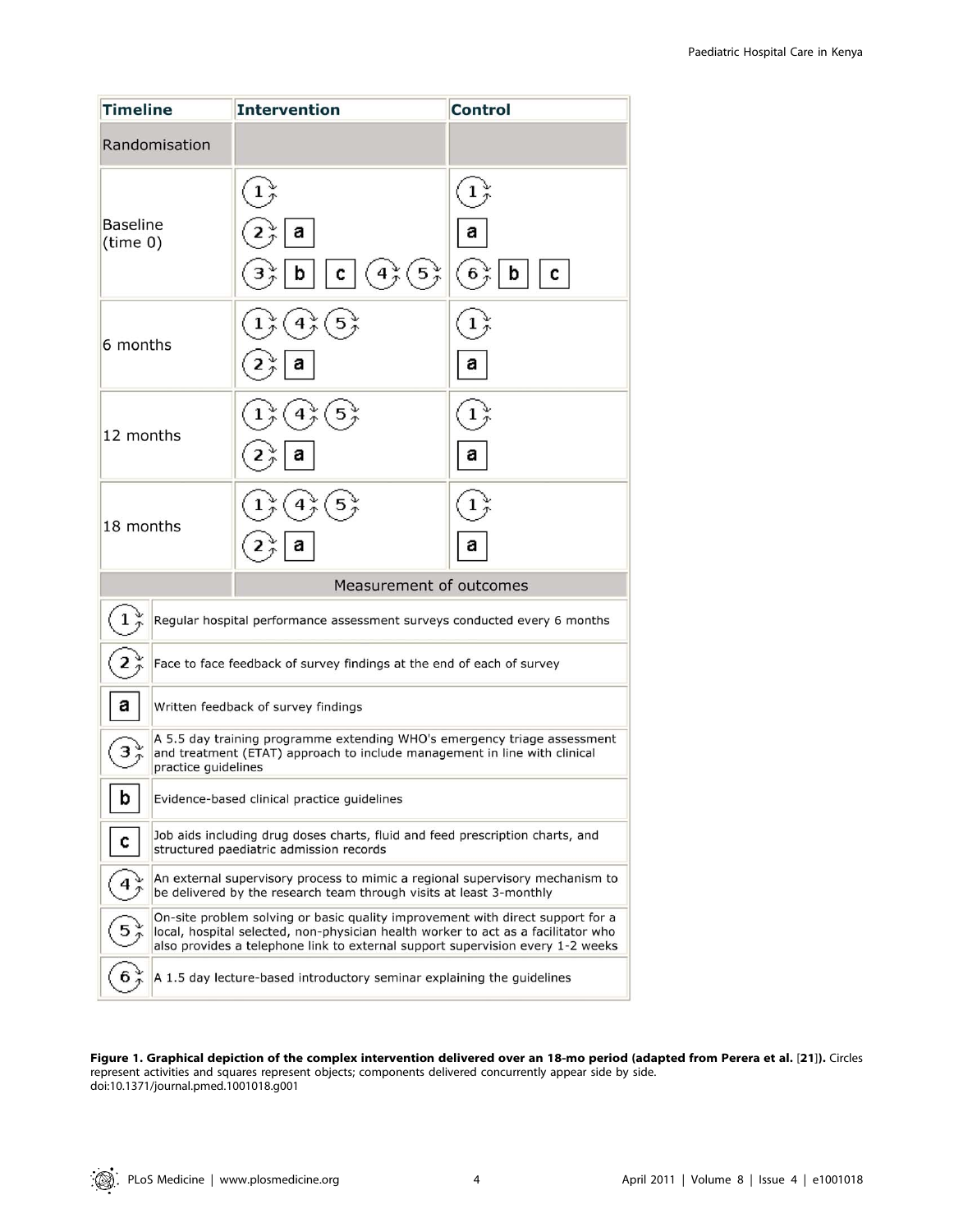outcomes of admission and changes in structure measured at the hospital level. The trial was not designed to evaluate mortality effects.

Process indicators. Indicators reflected standards defined by the clinical guidelines focusing on: pneumonia, malaria and diarrhoea, and/or dehydration that account for more than 65% of paediatric admissions and deaths [13]. These span assessment, therapeutic, and supportive care. We defined dichotomous variables for process errors, e.g. wrong intravenous fluid prescription. However, to summarize assessment an aggregate assessment score for each child (range  $0-1$ ) was calculated by counting the number of features documented and dividing this by the total relevant for each child according to guidelines (pneumonia 8, malaria and diarrhoea/ dehydration both 6). The denominator of the score was thus child specific, depended on the extent of comorbidity, and had a maximum value of 16 due to two shared features of severe illness.

**Outcome indicators.** These indicators reflected adherence to key policy recommendations and included vitamin A prescription, identifying missed opportunities for immunization, and universal provider initiated testing and counselling (PITC) for HIV. A fourth was based on a score (range 0–4) reflecting caretakers' correct knowledge, at discharge, of their child's diagnosis and number, duration, and frequency of discharge drugs.

Structure indicators. The availability of equipment, basic supplies, and service organization were evaluated using a checklist of 113 items needed to provide guideline directed care and representing seven logical groupings [23]. Data were collected by observation and interviewing senior hospital staff. A simple, unweighted proportion of the 113 items was derived, the change in proportion available from survey 1 to survey 4 was calculated for each hospital and the mean change in intervention and control groups compared.

#### Sample Size

There were 70 district hospitals in Kenya at the time of the study. Hospitals from four of Kenya's eight provinces without potentially confounding, nonstudy interventions and meeting the outlined eligibility criteria were shortlisted. Data on additional criteria felt to help define the range of contexts in Kenya were then evaluated, and eight hospitals from four provinces were purposefully selected to ensure that at least two out of these eight hospitals met each positive and negative criterion (Table 1), that two hospitals were from each of the four provinces and represented logistical implications of their location. The sample size of eight hospitals was estimated using two approaches to compare performance within each hospital (plausibility design) and across the two arms of the trial (cluster RCT analysis). Within hospitals, we estimated that 50% correct performance could be estimated with precision (95% confidence intervals [CIs]) of  $\pm 7\%$  with 200 admission records (50% of 400 sampled admissions), or,  $\pm 10\%$ with 100 admission records. The second calculation for group (C-RCT) comparisons accounted for the clustered nature of the data. The median intraclass correlation coefficient (ICC) for 46 quality of care variables estimated from a health facility cluster survey in Benin was  $\rho = 0.2$  [24]. We estimated, employing this value for the ICC, that 100 observations per cluster would provide 80% power to detect a 50% or greater difference in proportions between intervention and control arms at 18 mo follow-up [25].

# Statistical Analysis

Data were double entered and verified in Microsoft Access and analysed using Stata, version 10 (Stata Corp.) according to the prespecified analysis plan.

Descriptive analysis. We present characteristics of hospitals at baseline and of children contributing admission data during surveys 1–4. Process and outcome indicators are summarized as

percentages and the absolute changes (95% CI) between survey 1 and 4 calculated for each hospital.

Comparison of intervention and control arms. Two approaches were used. The first approach was a cluster level analysis of mean change from baseline in intervention  $(n = 4)$  and control  $(n = 4)$  groups, a test of mean difference-in-difference, using an unpaired *t*-test (with individual sample variances if appropriate), which is reasonably robust to deviations from normality, even for a small number of clusters. The second approach compared the groups at survey 4 using a two-stage method [26]. In the initial stage, logistic or linear regression analyses were conducted for each outcome adjusting for hospital-level covariates (all-cause paediatric mortality, malaria transmission, and size) and gender, illness outcome (alive or died) at the patient-level but not study group. The observed events were then subtracted from predicted events in the regressions to obtain a residual for each cluster. The cluster residuals were then compared in the second stage using a t-test [26].

Performance post intervention period. Data from intervention hospitals (surveys 4–6) were analysed to determine the impact of intervention withdrawal by assessing trends graphically and using regression analysis. Linear and binomial regression analysis was used to assess whether the means or proportions changed over time; this was done by testing to see whether there was a linear trend associated with the postintervention period (surveys 4–6).

We acknowledge the use of multiple significance tests and report 95% CIs and exact  $p$ -values where appropriate noting that  $p$ values lower than those traditionally considered ''significant'' might be given greater weight. We would, however, suggest consideration of the plausibility of the intervention's effectiveness should also take into account any consistency in effect across indicators.

# Results

All hospitals participated in each survey as planned (Figure 2). The intervention's implementation is summarized in Table 1 and showed that intended training for at least 32 workers (the majority were nurses) was attained in three of the four intervention sites. No hospital received additional, nonstudy paediatric training during the study period. Staff turnover, which was of a like-for-like nature, was high in both intervention and control hospitals, especially in the larger hospitals (H3 and H7). At 18 mo only, 5% (2/35) to 13% (3/23) and 0 to 26% (6/ 23) of frontline clinical staff in the intervention and control hospitals, respectively, had received initial training (Table 1). As part of supervisory activities, the implementation team conducted an additional 10–12-h training session in two intervention hospitals and two to three small group sessions of 2–4 h in all four intervention hospitals over the 18 mo intervention period.

Intervention and control sites were similar at baseline (Table 1), although routinely reported prior paediatric mortality varied from 4.1% to 13.4%. Case records for primary process of care indicators were available for 1,130 and 1,005 records at baseline and 1,158 and 1,157 case records at 18 mo for intervention and control hospitals, respectively (Table 1). Additional data summarizing the patient populations at cluster level are provided in Tables S1 and S2.

## Primary Effectiveness Measures

Results were similar from both approaches used to compare intervention arms, i.e., adjusted comparison at 18 mo and difference of differences. For brevity, we outline only the results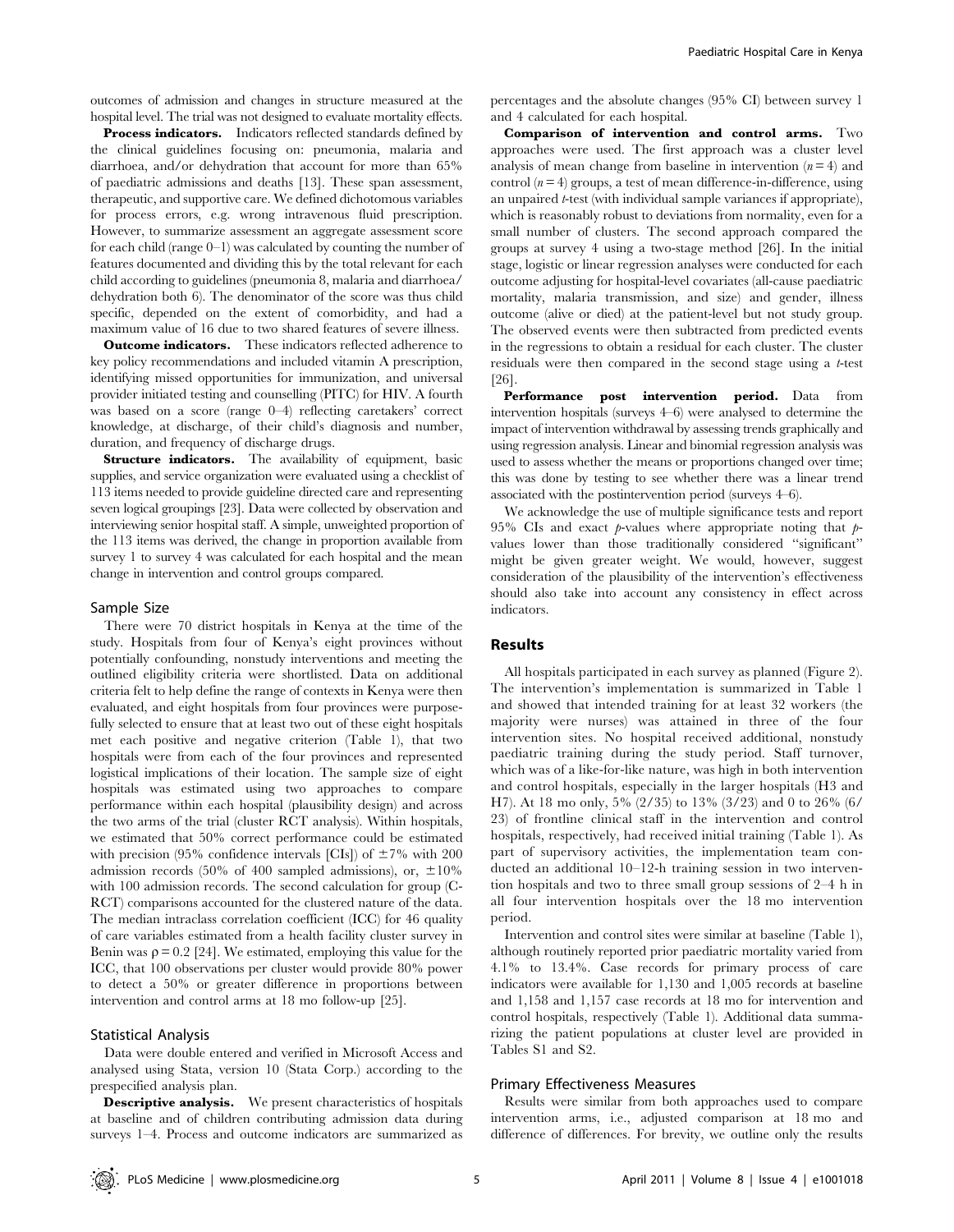

Figure 2. Trial profile. \*Caretaker interviews not conducted in control sites 12 mo after intervention (see Tables S1, S2, S3, S4, S5). doi:10.1371/journal.pmed.1001018.g002

of adjusted comparisons and present other data in Tables S3, S4, S5.

Process indicators. Of 14 process of care indicators, performance at hospital level for three indicators assessed for every admission were highly variable but often poor at baseline (Table 2): e.g., documentation of weight, 1%–95%, and mean assessment scores 0.26–0.44. In addition, disease-specific treatment practices at baseline were poor, rarely conforming to guideline recommendations (Table 2). For example, prescription of nationally recommended (since 1998) loading dose quinine for  $\langle 7\%$  appropriate cases in seven sites at baseline (Table 2).

The proportion of admissions treated in line with clinical guidelines was substantially higher in intervention compared to control sites for prescription of twice rather than thrice daily quinine, once rather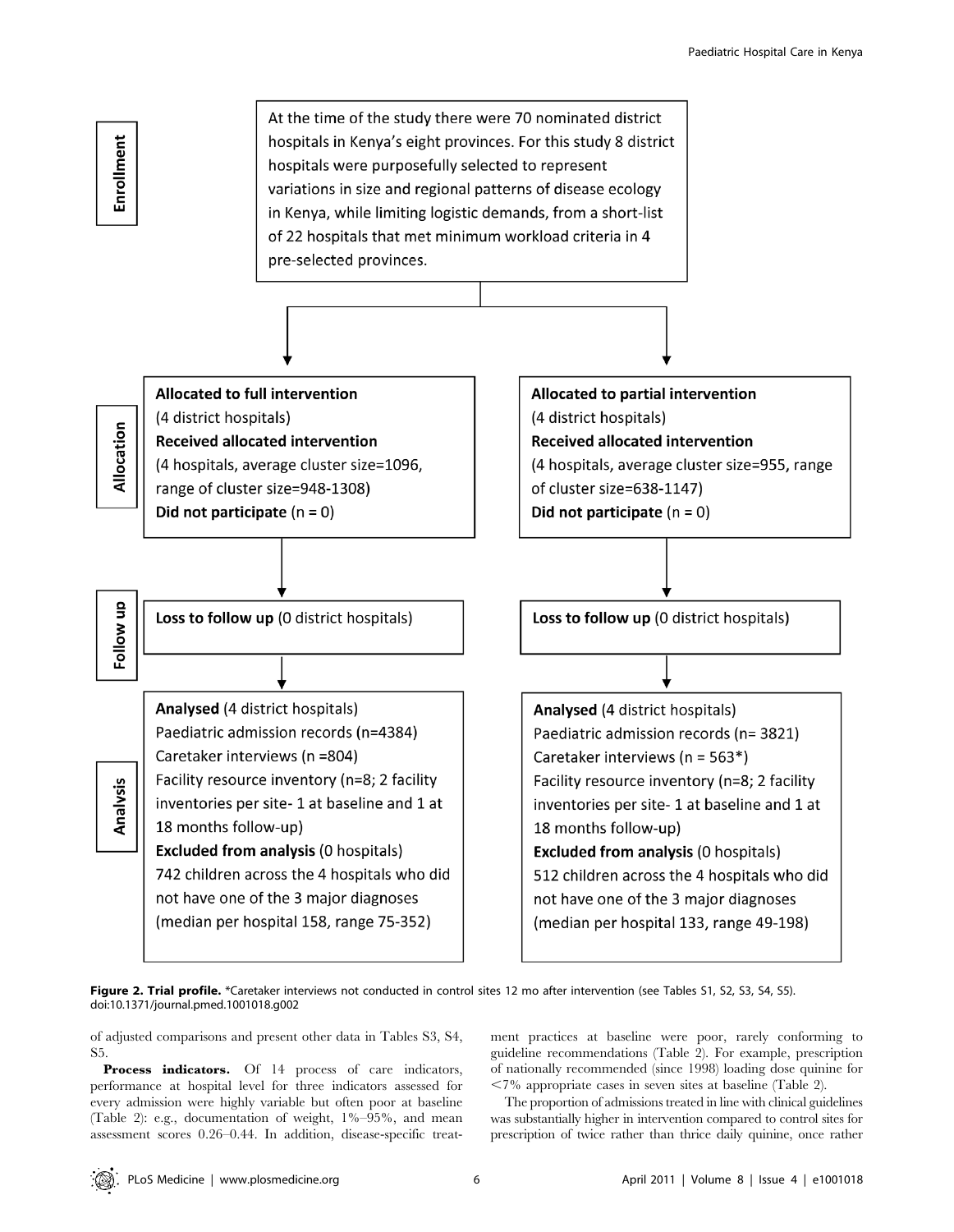Table 2. Changes in process and outcome indicators between baseline and 18 mo postintervention by hospital.

| <b>Process/Outcome Care</b><br>Indicator                                | H1                   | H2                     | H3                   | H4                    | Н5                    | Н6                             | Н7                    | H8                      |
|-------------------------------------------------------------------------|----------------------|------------------------|----------------------|-----------------------|-----------------------|--------------------------------|-----------------------|-------------------------|
|                                                                         | n (Percent           | n (Percent             | n (Percent           | n (Percent            | n (Percent            | n (Percent                     | n (Percent            | n (Percent              |
|                                                                         | [95% CI])            | [95% CI]               | [95% CI]             | [95% CI]              | [95% CI]              | [95% CI]                       | [95% CI]              | [95% CI]                |
| Child's weight documented                                               |                      |                        |                      |                       |                       |                                |                       |                         |
| Survey 1                                                                | 113/246              | 103/330                | 247/261              | 192/293               | 59/121                | 9/285                          | 86/276                | 3/323                   |
|                                                                         | $(46 [40 - 52])$     | $(31 [26-37])$         | $(95 [91 - 97])$     | $(66 [60 - 71])$      | $(48 [40 - 58])$      | $(3 [1-6])$                    | $(31 [26-37])$        | $(1 [0-3])$             |
| Survey 4                                                                | 201/230 (87          | 304/312 (97            | 286/309 (93          | 186/307 (61           | 123/271 (45           | 163/198 (82                    | 269/341 (79           | 156/337                 |
|                                                                         | $[82 - 91]$          | $[95 - 99]$            | $[89 - 95]$          | $[55 - 66]$           | $[39 - 52]$           | $[76 - 87]$                    | $[74 - 83]$           | $(46 [41 - 52])$        |
| Percent difference (95% CI)                                             | 41%                  | 66%                    | $-2%$                | $-5%$                 | $-3%$                 | 79%                            | 48%                   | 45%                     |
|                                                                         | $(34 - 49)$          | $(61 - 72)$            | $(-6 \text{ to } 2)$ | $(-13$ to 3)          | $(-14$ to 7)          | $(74 - 84)$                    | $(41 - 55)$           | $(40 - 51)$             |
| Child's temperature<br>documented                                       |                      |                        |                      |                       |                       |                                |                       |                         |
| Survey 1                                                                | 7/246                | 37/330                 | 10/261               | 87/293                | 2/121                 | 251/285                        | 23/276                | 7/323                   |
|                                                                         | $(3 [1-6])$          | $(11 [8-15])$          | $(4 [2-7])$          | $(30 [25 - 35])$      | $(2 [0-6])$           | $(88 [84 - 92])$               | $(8 [5 - 12])$        | $(2 [1-4])$             |
| Survey 4                                                                | 125/230              | 280/312                | 233/309              | 209/307               | 3/271                 | 187/198                        | 180/341               | 128/337                 |
|                                                                         | $(54 [48 - 61])$     | $(90 [86 - 93])$       | $(75 [70 - 80])$     | $(68 [63 - 73])$      | $(1 [0-3])$           | $(94 [90 - 97])$               | $(53 [47 - 58])$      | $(38 [33 - 43])$        |
| Percent difference                                                      | 52%                  | 79%                    | 72%                  | 38%                   | $-1%$                 | 6%                             | 44%                   | 36%                     |
| (95% CI)                                                                | $(45 - 58)$          | $(74 - 83)$            | $(66 - 77)$          | $(31 - 46)$           | $(-3 to 2)$           | $(1-12)$                       | $(38 - 51)$           | $(30-41)$               |
| Average assessment score <sup>a</sup>                                   |                      |                        |                      |                       |                       |                                |                       |                         |
| Survey 1                                                                | 0.30                 | 0.30                   | 0.34                 | 0.31                  | 0.26                  | 0.32                           | 0.44(0.42)            | 0.26(0.24)              |
|                                                                         | $(0.29 - 0.32)$      | $(0.29 - 0.31)$        | $(0.33 - 0.36)$      | $(0.30 - 0.32)$       | $(0.23 - 0.28)$       | $(0.31 - 0.34)$                | to $-0.45$ )          | to $-0.27$ )            |
| Survey 4                                                                | 0.88                 | 0.97                   | 0.97                 | 0.92                  | 0.38                  | 0.72                           | 0.65                  | 0.84                    |
|                                                                         | $(0.85 - 0.91)$      | $(0.96 - 0.98)$        | $(0.96 - 0.98)$      | $(0.91 - 0.93)$       | $(0.35 - 0.40)$       | $(0.67 - 0.76)$                | $(0.62 - 0.68)$       | $(0.82 - 0.85)$         |
| Difference (95% CI)                                                     | 0.58                 | 0.67                   | 0.62                 | 0.61                  | 0.12                  | 0.39                           | 0.21                  | 0.58                    |
|                                                                         | $(0.55 - 0.61)$      | $(0.66 - 0.69)$        | $(0.61 - 0.64)$      | $(0.59 - 0.63)$       | $(0.08 - 0.16)$       | $(0.35 - 0.43)$                | $(0.18 - 0.25)$       | $(0.56 - 0.60)$         |
| Severe malaria episodes<br>with twice daily quinine<br>maintenance dose |                      |                        |                      |                       |                       |                                |                       |                         |
| Survey 1                                                                | 0/154(0)             | 0/72(0)                | 0/161(0)             | 3/192<br>$(2 [0-4])$  | 3/94<br>$(3 [1-9])$   | 34/94 (36<br>$[27-47]$         | 1/234(0)              | 0/88(0)                 |
| Survey 4                                                                | 117/152              | 149/154                | 72/77                | 175/208               | 43/76 (57             | 31/64 (48                      | 35/81 (43             | 20/58 (34               |
|                                                                         | $(77 [69 - 83])$     | $(97 [93 - 99])$       | $(94 [85 - 98])$     | $(84 [78 - 89])$      | $[45 - 68]$           | $[36 - 61]$                    | $[32 - 55]$           | $[22 - 48]$             |
| Percent difference (95% CI)                                             | 77%                  | 97%                    | 94%                  | 83%                   | 53%                   | 12%                            | 43%                   | 34%                     |
|                                                                         | $(70 - 84)$          | $(93 - 100)$           | $(90 - 97)$          | $(77 - 88)$           | $(42 - 64)$           | $(-3 \text{ to } 28)$          | $(36-49)$             | $(24 - 45)$             |
| Severe malaria episodes<br>with quinine loading                         |                      |                        |                      |                       |                       |                                |                       |                         |
| Survey 1                                                                | 6/162<br>$(4 [1-8])$ | 5/84<br>$(6 [2 - 13])$ | 3/169<br>$(2 [0-5])$ | 11/205<br>$(5 [3-9])$ | 7/104 (7<br>$[3-13]$  | 55/105<br>$(52 [42-62])$       | 0/236(0)              | 0/125(0)                |
| Survey 4                                                                | 149/168 (89          | 160/163 (98            | 86/88 (98            | 181/218 (83           | 112/116 (97           | 22/71 (31                      | 84/89 (94             | 31/69 (45               |
|                                                                         | $[83 - 93]$          | $[95 - 100]$           | $[92 - 100]$         | $[77 - 88]$           | $[91 - 99]$           | $[21 - 43]$                    | $[87 - 98]$           | $[33 - 57]$             |
| Percent difference (95% CI) 85%                                         | $(79 - 91)$          | 92%<br>$(88 - 97)$     | 96%<br>$(92 - 100)$  | 78%<br>$(72 - 84)$    | 90%<br>$(84 - 96)$    | $-21\% (-36 94\%$<br>to $-7$ ) | $(91 - 97)$           | 45%<br>$(36 - 54)$      |
| Severe malaria episodes<br>with quinine daily<br>dose $\geq$ 40 mg/kg   |                      |                        |                      |                       |                       |                                |                       |                         |
| Survey 1                                                                | 25/161               | 4/79                   | 4/168                | 13/205                | 11/102 (11            | 14/101 (14                     | 11/236                | 34/125 (27              |
|                                                                         | $(16 [10-22])$       | $(5 [1-12])$           | $(2 [1-6])$          | $(6 [3-11])$          | $[6 - 18]$            | $[8-22]$                       | $(5 [2-8])$           | $[20 - 36]$             |
| Survey 4                                                                | 0/159(0)             | 1/163<br>$(1 [0-3])$   | 1/85<br>$(1 [0-6])$  | 5/218<br>$(2 [1-5])$  | 6/84(7)<br>$[3 - 15]$ | 4/71(6)<br>$[2 - 14]$          | 1/89<br>$(1 [0-6])$   | 11/69 (16<br>$[8 - 27]$ |
| Percent difference (95% CI)                                             | $-16% (-21)$         | $-4%$                  | $-1%$                | $-4%$                 | $-4%$                 | $-8%$                          | $-4%$                 | $-11%$                  |
|                                                                         | to $-10$ )           | $(-8 \text{ to } -1)$  | $(-5 \text{ to } 2)$ | $(-8 \text{ to } 0)$  | $(-12 \text{ to } 5)$ | $(-18 \text{ to } 1)$          | $(-8 \text{ to } 1)$  | $(-24 \text{ to } 1)$   |
| Gentamicin prescriptions with<br>once daily dose                        |                      |                        |                      |                       |                       |                                |                       |                         |
| Survey 1                                                                | 1/99(1)<br>$[0 - 5]$ | 2/191<br>$(1 [0-4])$   | 2/125<br>$(2 [0-6])$ | 5/133<br>$(4 [1-9])$  | 0/21(0)               | 20/183<br>$(11 [7-16])$        | 1/51(2)<br>$[0 - 10]$ | 3/236<br>$(1 [0-4])$    |
| Survey 4                                                                | 62/75 (83            | 134/138 (97            | 41/46 (89            | 103/117 (88           | 68/90 (76             | 78/114                         | 72/84                 | 129/190                 |
|                                                                         | $[72 - 90])$         | $[93 - 99]$            | $[76 - 96]$          | $[81 - 93]$           | $[65 - 84]$           | $(68 [59 - 77])$               | $(86 [76 - 92])$      | $(68 [61 - 74])$        |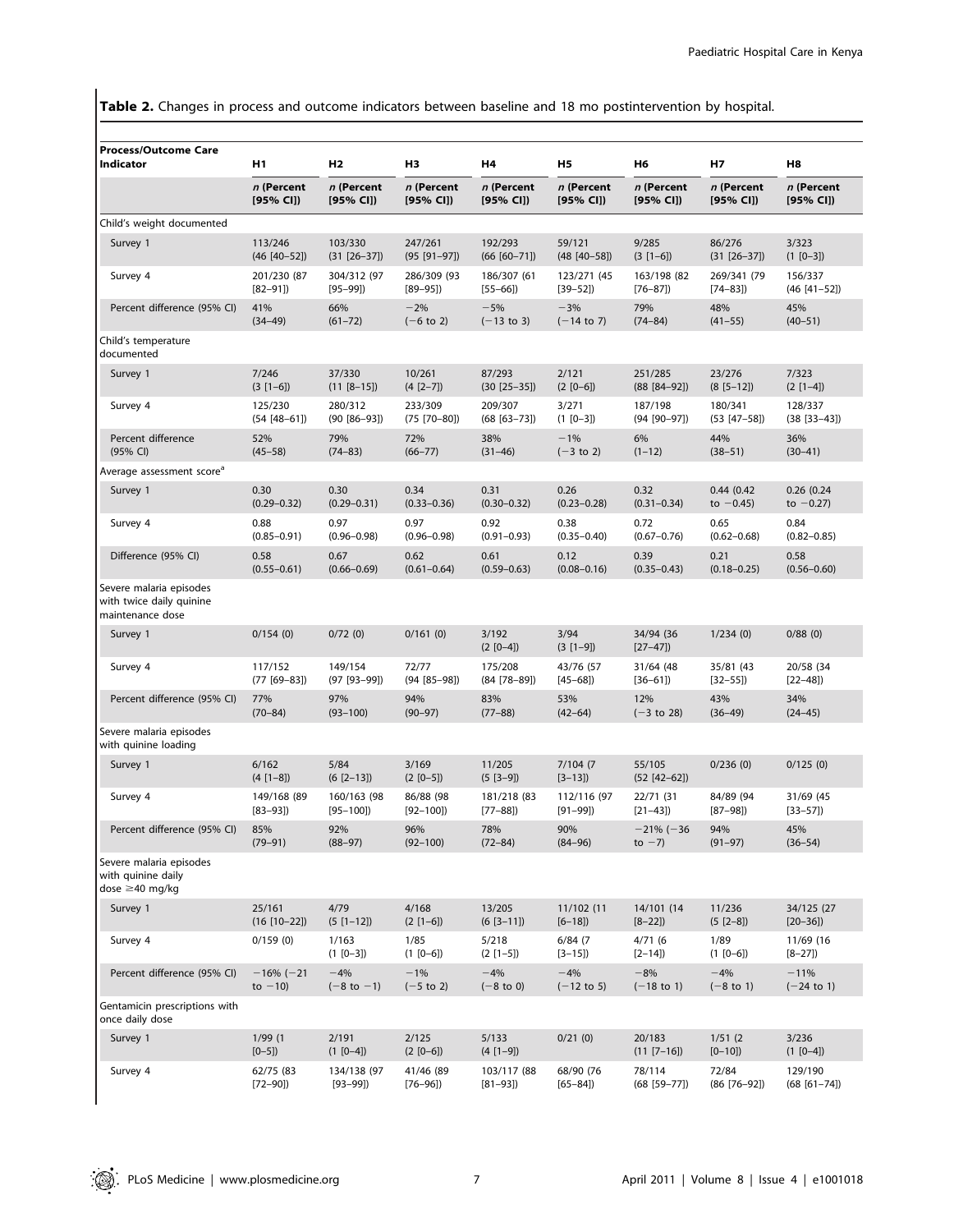# Table 2. Cont.

| <b>Process/Outcome Care</b><br>Indicator                    | H1                          | H2                                                                                | H <sub>3</sub>              | Η4                          | <b>H5</b>                         | H6                             | Н7                                                  | H8                                      |
|-------------------------------------------------------------|-----------------------------|-----------------------------------------------------------------------------------|-----------------------------|-----------------------------|-----------------------------------|--------------------------------|-----------------------------------------------------|-----------------------------------------|
|                                                             | n (Percent<br>[95% CI]      | n (Percent<br>[95% CI]                                                            | n (Percent<br>[95% CI]      | n (Percent<br>[95% CI]      | n (Percent<br>[95% CI])           | n (Percent<br>[95% CI]         | n (Percent<br>[95% CI]                              | n (Percent<br>[95% CI]                  |
| Percent difference (95% CI)                                 | 82% (74-90)                 | 96% (93-99)                                                                       | 88% (81-94)                 | 84% (78-91)                 | 76% (57-94)                       | 57% (49-66)                    | 84% (74-94)                                         | 67% (60-73)                             |
| Gentamicin prescriptions<br>with daily dose $<$ 4 mg/kg     |                             |                                                                                   |                             |                             |                                   |                                |                                                     |                                         |
| Survey 1                                                    | 46/99 (46<br>$[36 - 57]$    | 41/191 (21<br>$[16 - 28]$                                                         | 21/125 (17<br>$[11 - 25]$   | 20/133 (15<br>$[9 - 22]$    | 13/21 (62<br>$[38 - 82]$          | 19/183 (10<br>$[6 - 16]$       | 7/51(14)<br>$[6 - 26]$                              | 18/236<br>$(8 [5 - 12])$                |
| Survey 4                                                    | 1/75(1)<br>$[0 - 7]$        | 3/138(2)<br>$[0-6]$                                                               | 0/46(0)                     | 6/117(5<br>$[2 - 11]$       | 15/90 (17<br>$[10-26]$            | 8/114(7)<br>$[3-13]$           | 5/84(6)<br>$[2 - 13]$                               | 12/190 (6<br>$[3-11]$                   |
| Percent difference (95% CI)                                 | $-45% (-57)$<br>to $-33$    | $-19% (-26)$<br>to $-12$ )                                                        | $-17% (-28)$<br>to $-6$ )   | $-10\%$ (-17<br>to $-2$ )   | $-45% (-64)$<br>to $-26$ )        | $-3%$<br>$(-10 \text{ to } 3)$ | $-8%$<br>$(-18$ to 2)                               | $-1\% (-6)$<br>to $4)$                  |
| Gentamicin prescriptions with<br>daily dose $\geq$ 10 mg/kg |                             |                                                                                   |                             |                             |                                   |                                |                                                     |                                         |
| Survey 1                                                    | 3/99(3)<br>$[1-9]$          | 1/191(1)<br>$[0-3]$                                                               | 6/125(5)<br>$[2 - 10]$      | 9/133(7)<br>$[3-12]$        | 1/21(5<br>$[0-24]$                | 13/183 (7<br>$[4 - 12]$        | 4/51(8)<br>$[2 - 19]$                               | 21/236 (9<br>$[6 - 13]$                 |
| Survey 4                                                    | 7/75(9)<br>$[4 - 18]$       | 2/138(1)<br>$[0 - 5]$                                                             | 3/46(7)<br>$[1 - 18]$       | 9/117(8)<br>$[4 - 14]$      | 13/90 (14<br>$[8-23]$             | 7/114(6)<br>$[3-12]$           | 2/84(2)<br>$[0-8]$                                  | 31/190 (16<br>$[11 - 22]$               |
| Percent difference (95% CI)                                 | 6%<br>$(-1$ to 13)          | 1%<br>$(-1 to 3)$                                                                 | 2%<br>$(-6 \text{ to } 9)$  | 1%<br>$(-6 to 7)$           | 10%<br>$(-6 \text{ to } 26)$      | $-1%$<br>$(-7$ to 5)           | $-5%$<br>$(-13$ to 2)                               | 7% (1<br>to 14)                         |
| Correct intravenous fluid<br>prescription                   |                             |                                                                                   |                             |                             |                                   |                                |                                                     |                                         |
| Survey 1                                                    | 2/33(6)<br>$[1 - 20]$       | 2/16(13)<br>$[2 - 38]$                                                            | 0/85(0)                     | 3/28(11)<br>$[2 - 28]$      | 0/9(0)                            | 3/25(12)<br>$[3 - 31]$         | 11/27 (41<br>$[22 - 61]$                            | 1/14(7)<br>$[0 - 34]$                   |
| Survey 4                                                    | 28/53 (53<br>$[39-67]$      | 57/69 (83<br>$[72 - 91]$                                                          | 50/65 (77<br>$[65 - 86]$    | 39/69 (57<br>$[44 - 68]$    | 8/25(32)<br>$[15 - 54]$           | 16/47 (34<br>$[21-49]$         | 45/66 (68<br>$[56 - 79]$                            | 27/96 (28<br>$[19 - 38]$                |
| Percent difference (95% CI)                                 | 47% (28-65)                 | 70% (49-91)                                                                       | 77% (68-86)                 | 46% (26-66)                 | $32\%$ (-1 to 65) 22% (1 to 43)   |                                | 27% (6-49)                                          | $21\%$ (-4 to 46)                       |
| Adequate oxygen prescriptions                               |                             |                                                                                   |                             |                             |                                   |                                |                                                     |                                         |
| Survey 1                                                    | 0/8(0)                      | 0/36(0)                                                                           | 0/17(0)                     | 0/30(0)                     | $1/21$ (5 $[0-24]$ ) $0/17$ (0)   |                                | 0/8(0)                                              | 0/52(0)                                 |
| Survey 4                                                    | $3/33$ (9 $[2-24]$ )        | 38/49 (78 [63- 6/25 (24 [9-45]) 19/51 (37 [24- 13/90 (14 [8-<br>88])              |                             | 52])                        | $23$ ])                           |                                | $1/18$ (6 [0-27]) $1/27$ (4 [0-19]) 0/60 (0)        |                                         |
| Percent difference (95% CI)                                 | $9\% (-12)$<br>to 30)       | 78%<br>$(64 - 92)$                                                                | 24%<br>$(3-45)$             | 37%<br>$(19 - 55)$          | $8\% (-23)$<br>to 39)             | $6\% (-6)$<br>to 17)           | $4\% (-10$<br>to 18)                                | 0%                                      |
| Pneumonia episodes with<br>a severity classification        |                             |                                                                                   |                             |                             |                                   |                                |                                                     |                                         |
| Survey 1                                                    | 15/97 (15<br>$[9 - 24]$     | 19/189 (10<br>$[6 - 15]$                                                          | 8/100 (8<br>$[4 - 15]$      | 5/137(4)<br>$[1-8]$         | 5/18 (28)<br>$[10 - 53]$          | 7/140(5)<br>$[2 - 10]$         | 15/78 (19<br>$[11 - 30]$                            | 10/146 (7<br>$[3-12]$                   |
| Survey 4                                                    | 76/81 (94<br>$[86 - 98]$    | 204/211 (97<br>$[93 - 99]$                                                        | 106/111 (95<br>$[90 - 99]$  | 151/160 (94<br>$[90 - 97]$  | 14/85 (16<br>$[9 - 26]$           | 77/111 (69<br>$[60 - 78]$      | 70/145 (48<br>$[40 - 57]$                           | 170/181 (94<br>$[89 - 97]$              |
| Percent difference<br>(95% CI)                              | 78% (69-88)                 | 87% (82-91)                                                                       | 87% (81-94)                 | 90% (86-96)                 | $-12\%$ (-31 to 64% (56-73)<br>9) |                                | 29% (16-42)                                         | 87% (82-92)                             |
| Malaria episodes with a severity<br>classification          |                             |                                                                                   |                             |                             |                                   |                                |                                                     |                                         |
| Survey 1                                                    | 46/214 (21<br>$[16 - 28]$   | 18/219 (8<br>$[5-13]$                                                             | 9/211(4)<br>$[2-8]$         | 14/220<br>$(6 [4 - 10])$    | 5/103(5)<br>$[2 - 11]$            | 4/185(2)<br>$[1 - 5]$          | 2/249<br>$(1 [0-3])$                                | 3/142<br>$(2 [0-6])$                    |
| Survey 4                                                    | 176/184<br>$(96 [92 - 98])$ | 194/200<br>$(97 [94 - 99])$                                                       | 163/196<br>$(83 [77 - 88])$ | 229/243<br>$(94 [91 - 97])$ | 22/212<br>$(10 [7 - 15])$         | 56/105 (53<br>$[43-63]$        | 60/273<br>$(22 [17-27])$                            | 100/127<br>$(79 [71 - 85])$             |
| Percent difference (95% CI)                                 | 74% (68-81)                 | 89% (84-93)                                                                       | 79% (73-85)                 | 88% (84-92)                 | 6% (-1 to 12) 51% (43-59)         |                                | 21% (16-26)                                         | 77% (69-84)                             |
| Dehydration episodes with a<br>severity classification      |                             |                                                                                   |                             |                             |                                   |                                |                                                     |                                         |
| Survey 1                                                    | 61])                        | 27/57 (47 [34- 25/42 (60 [43- 21/57 (37 [24- 27/41 (66 [49- 7/10 (70 [35-<br>74]) | 51])                        | 80])                        | 93])                              | $66$ ])                        | 17/35 (49 [31- 33/48 (69 [54- 40/73 (55 [43-<br>81] | $66$ ])                                 |
| Survey 4                                                    | 57/58 (98 [91-<br>100]      | 115/119 (97 [92-109/110 (99 [95-101/102 (99 [95-28/41 (68 [52-<br>99])            | 100]                        | 100]                        | 82])                              | 58/62 (94 [84-<br>98])         | 93])                                                | 58/68 (85 [75- 130/141 (92 [86-<br>96]) |
| Percent difference (95% CI)                                 | 51% (37-64)                 | 37% (27-48)                                                                       | 62% (53-72)                 | 33% (23-43)                 | $-2\%$ ( $-35$ to<br>32)          | 45% (30-60)                    | 17% (1-32)                                          | 37% (27-48)                             |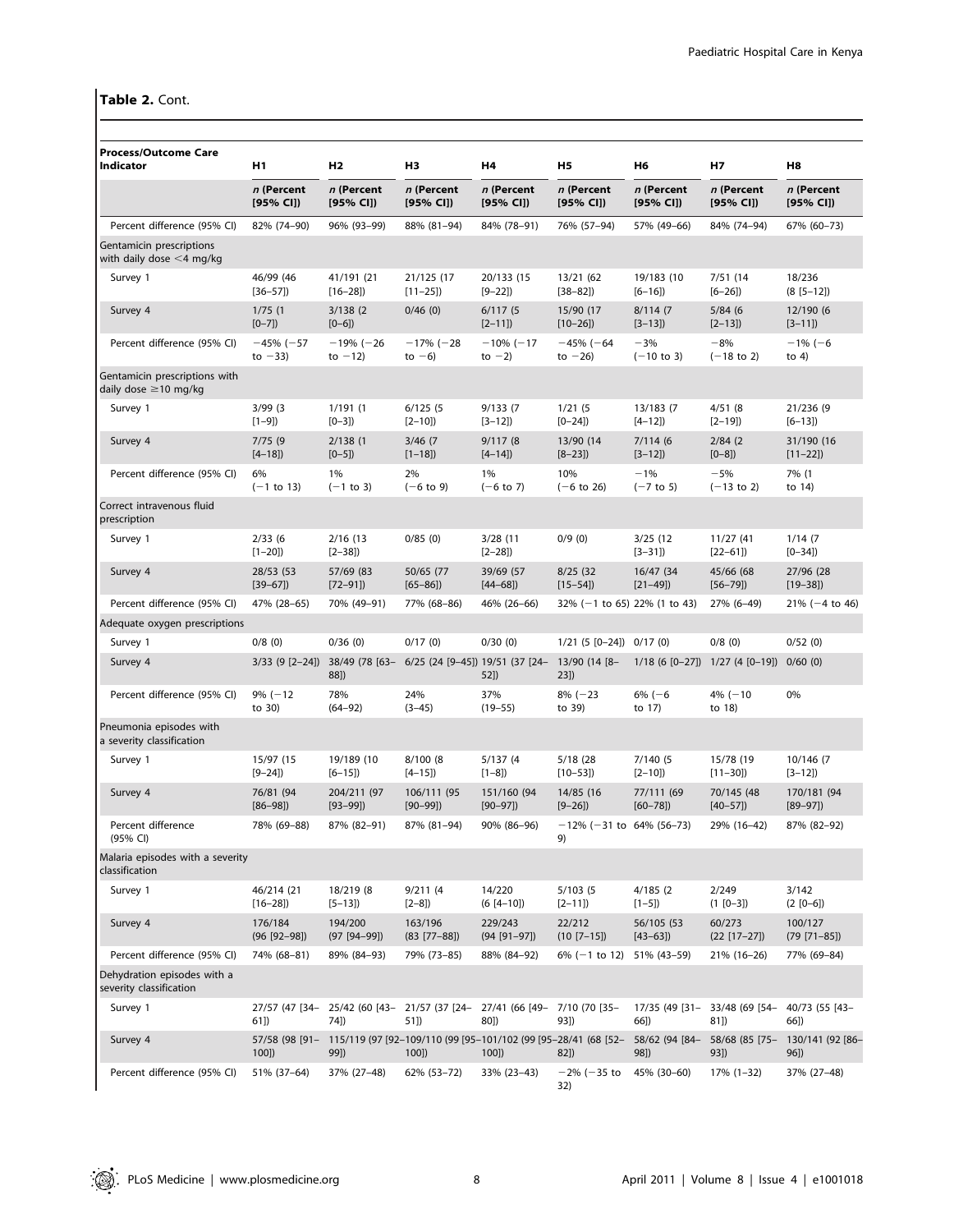## Table 2. Cont.

| <b>Process/Outcome Care</b><br>Indicator                                                                     | H1                         | H <sub>2</sub>              | H <sub>3</sub>              | H4                             | H <sub>5</sub>          | H <sub>6</sub>                                        | <b>H7</b>                       | H <sub>8</sub>               |
|--------------------------------------------------------------------------------------------------------------|----------------------------|-----------------------------|-----------------------------|--------------------------------|-------------------------|-------------------------------------------------------|---------------------------------|------------------------------|
|                                                                                                              | n (Percent<br>[95% CI])    | n (Percent<br>[95% CI])     | n (Percent<br>[95% CI])     | n (Percent<br>[95% CI])        | n (Percent<br>[95% CII) | n (Percent<br>[95% CI])                               | n (Percent<br>[95% CI])         | n (Percent<br>[95% CI]       |
| <b>Outcome of care indicator</b>                                                                             |                            |                             |                             |                                |                         |                                                       |                                 |                              |
| Vitamin A administered<br>on admission                                                                       |                            |                             |                             |                                |                         |                                                       |                                 |                              |
| Survey 1                                                                                                     | $6/246$ (2 [1-5]) 24/330   | $(7 [5 - 11])$              | 5/261<br>$(2 [1-4])$        | 2/293<br>$(1 [0-2])$           | 6/121<br>$(5 [2 - 10])$ | 21/285<br>$(7 [5 - 11])$                              | 74/276<br>$(27 [22-32])$        | 0/323(0)                     |
| Survey 4                                                                                                     | 26/230 (11<br>$[8-16]$     | 152/312<br>$(49 [43 - 54])$ | 232/309 (75<br>$[70 - 80]$  | 9/307(3)<br>$[1 - 5]$          | 0/271<br>(0)            | 44/198 (22<br>$[17-29]$                               | 0/341<br>(0)                    | 12/337<br>$(4 [2-6])$        |
| Percent difference (95% CI)                                                                                  | $9\%$ (4-13)               | 41% (35-48)                 | 73% (68-79)                 | $2\%$ (0-4)                    | $-5%(-8)$<br>to $-2$ )  | 15% (9-21)                                            | $-27\%$ ( $-32$ )<br>to $-22$ ) | $4\%$ (2-6)                  |
| Provider initiated HIV testing<br>among unknown HIV                                                          |                            |                             |                             |                                |                         |                                                       |                                 |                              |
| Survey 1                                                                                                     | 8/240<br>$(3 [1-6])$       | 2/330<br>$(1 [0-2])$        | 10/261<br>$(4 [2-7])$       | 3/293(1)<br>$[0-3]$            | 0/121(0)                | 2/284<br>$(1 [0-3])$                                  | 3/276(1)<br>$[0-3]$             | 5/322(2)<br>$[1-4]$          |
| Survey 4                                                                                                     | 53/227<br>$(23 [18 - 29])$ | 86/312<br>$(28 [23 - 33])$  | 83/307<br>$(27 [22 - 32])$  | 42/301<br>$(14 [10-18])$       | 2/269<br>$(1 [0-3])$    | 12/193<br>$(6 [3 - 11])$                              | 16/340<br>$(5 [3-8])$           | 10/333<br>$(3 [1-5])$        |
| Percent difference (95% CI)                                                                                  | 20% (14-26)                | 27% (22-32)                 | 23% (17-29)                 | 13% (9-17)                     | $1\%$ (-1 to 2)         | $6\%$ (2-9)                                           | $4\%$ (1-6)                     | $1\%$ (-1 to 4)              |
| Age appropriate documentation<br>of immunisation status                                                      |                            |                             |                             |                                |                         |                                                       |                                 |                              |
| Survey 1                                                                                                     | 17/246<br>$(7 [4 - 11])$   | 28/330<br>$(8 [6 - 12])$    | 12/261<br>$(5 [2-8])$       | 13/293<br>$(4 [2-7])$          | 0/121<br>(0)            | 9/285<br>$(3 [1-6])$                                  | 157/276<br>$(57 [51-63])$       | 114/323<br>$(35 [30-41])$    |
| Survey 4                                                                                                     | 58/230 (25<br>$[20-31]$    | 235/312<br>$(75 [70 - 80])$ | 220/309<br>$(71 [66 - 76])$ | 129/307<br>$(42 [36-48])$      | 2/271<br>$(1 [0-3])$    | 47/198 (24<br>$[18 - 30]$                             | 230/341 (67<br>$[62 - 72]$      | 72/337 (21<br>$[17 - 26]$    |
| Percent difference (95% CI)                                                                                  | 18% (12-25)                | 67% (61-72)                 | 67% (61-73)                 | 38% (31-44)                    | $1\%$ (-1 to 2)         | 21% (15-26)                                           | $11\%$ (3-18)                   | $-14\% (-21)$<br>to $-7$ )   |
| Mean proportion of discharge<br>counselling tasks performed<br>(total tasks [range] = 4 $[0-4]$ <sup>a</sup> |                            |                             |                             |                                |                         |                                                       |                                 |                              |
| Survey 1                                                                                                     | 1.52<br>$(1.12 - 1.93)$    | 0.36<br>$(0.13 - 0.59)$     | 1.21<br>$(0.86 - 1.56)$     | 2.00<br>$(1.53 - 2.47)$        | 1.30<br>$(0.94 - 1.66)$ | 0.97<br>$(0.43 - 1.50)$                               | 0.92<br>$(0.68 - 1.16)$         | 1.64<br>$(1.22 - 2.06)$      |
| Survey 4                                                                                                     | 3.55<br>$(3.22 - 3.87)$    | 3.02<br>$(2.63 - 3.41)$     | 3.12<br>$(2.77 - 3.47)$     | 0.85<br>$(0.45 - 1.26)$        | 3.36<br>$(3.03 - 3.69)$ | 0.64<br>$(0.17 - 1.10)$                               | 2.64<br>$(2.20 - 3.08)$         | 1.45<br>$(0.91 - 2.00)$      |
| Difference (95% CI)                                                                                          | 2.03<br>$(1.51 - 2.55)$    | 2.66<br>$(2.20 - 3.11)$     | 1.91<br>$(1.42 - 2.40)$     | $-1.15(-1.76)$<br>to $-0.53$ ) | 2.06<br>$(1.58 - 2.54)$ | $-0.33$<br>$(-1.02 \text{ to } 0.36)$ $(1.22 - 2.22)$ | 1.72                            | $-0.19$<br>$(-0.87$ to 0.49) |

<sup>a</sup>Average scores (95% CI).

doi:10.1371/journal.pmed.1001018.t002

than thrice daily gentamicin, appropriate quinine and gentamicin dose/kg body weight, and the proportion of severely dehydrated children with correct intravenous fluid volumes (Table 3). There were no differences in proportions receiving possibly toxic gentamicin doses although this practice was relatively uncommon.

## Secondary Effectiveness Measures

**Outcome indicators.** At baseline key child health policy interventions were rarely implemented. Vitamin A was prescribed only in H7 to 27% of admissions (Table 2). Health workers rarely documented missed opportunities for immunization  $\langle$ <9% across six sites) or offered PITC for HIV at baseline (all sites fewer than 4%).

At 18 mo the proportion of children offered PITC for HIV was significantly higher in intervention sites (adjusted difference, 19.4%; 95% CI 12.3%–26.4%), as was checking vaccination status (25.8%; 7.29%–44.4%]). Although, prescription of Vitamin A and counselling improved in some hospitals, differences between groups did not attain statistical significance (Table 3).

**Structure indicators.** Changes between baseline and 18 mo were positive in both groups for all domains. Improvements in intervention hospitals were, however, consistently greater than in control hospitals (Figure 3), with the mean difference of difference analysis showing a 21% greater overall improvement  $(p=0.02,$ based on a simple t-test).

Performance within intervention sites during surveys 5 and 6. For most process indicators with improvement, and based on tests for trend between survey 4 and survey 5 or survey 6, no major decline in performance was noted even 12 mo after withdrawal of intervention and in the face of continuing staff turnover (Figures 4 and S1).

# Discussion

We tested an approach to implementing clinical guidelines for management of illnesses that cause most deaths in children admitted to district hospitals in Kenya. Despite their modest success in developed countries [15], we used a multifaceted approach reasoning that deficiencies in knowledge, skills, motivation, resources, and organization of care would all need to be addressed. The intervention design was guided by experience in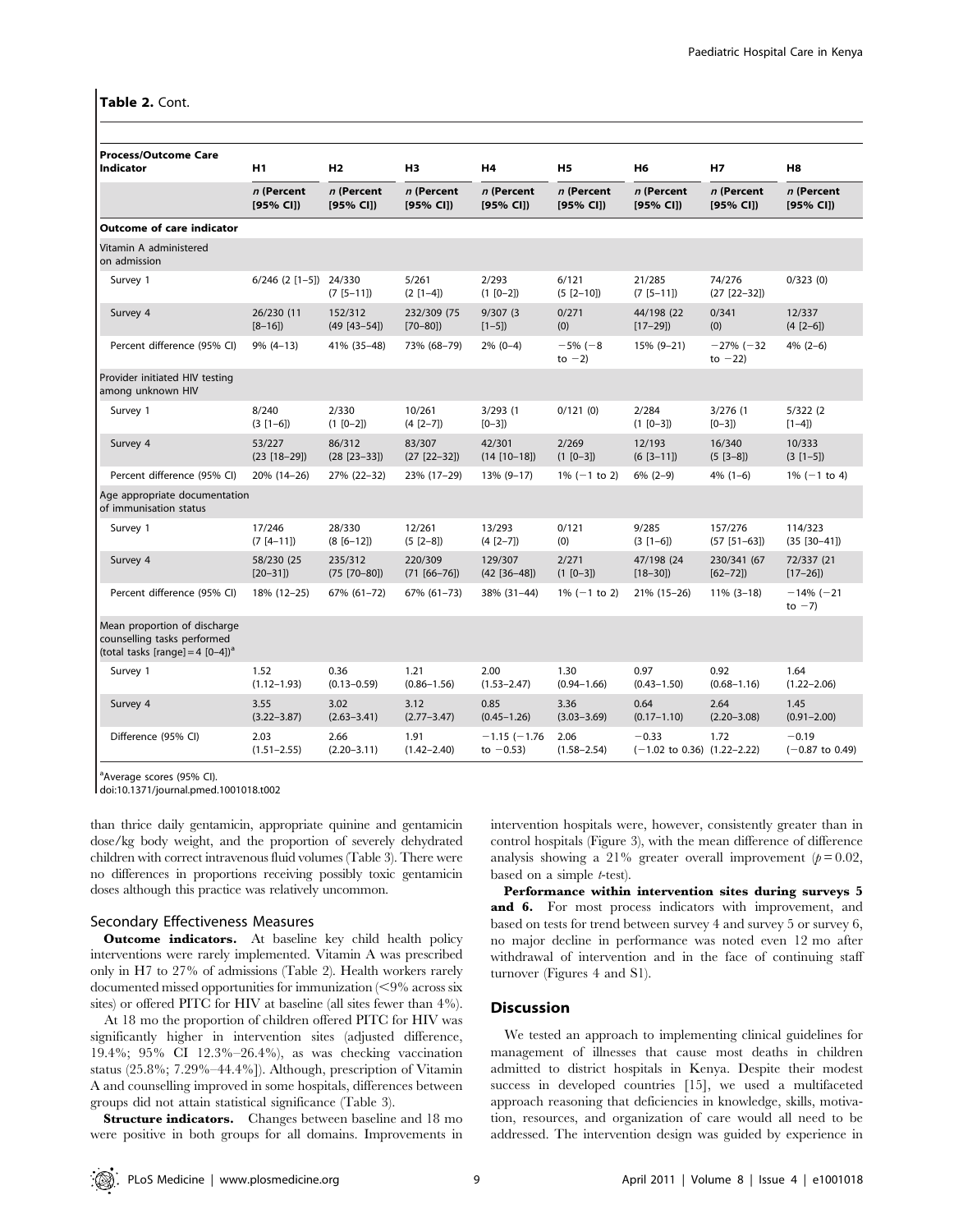Table 3. Average performance in control and intervention hospitals at baseline and 18 mo follow-up and adjusted difference (95% CI) at 18 mo.

| <b>Indicator of Quality of Care</b>                                       | <b>Intervention</b> |          | Control     |          | <b>Adjusted Difference between</b><br>Groups at 18 mo (%)a | 95% CI  |                | <i>p</i> -Value |
|---------------------------------------------------------------------------|---------------------|----------|-------------|----------|------------------------------------------------------------|---------|----------------|-----------------|
|                                                                           | Survey 1            | Survey 4 | Survey 1    | Survey 4 |                                                            |         |                |                 |
| Process indicators                                                        |                     |          |             |          |                                                            |         |                |                 |
| Child's weight documented                                                 | 59.3                | 84.5     | 21          | 63.2     | 22.8                                                       | $-4.05$ | 49.7           | 0.080           |
| Child's temperature documented                                            | 11.9                | 71.9     | 25.1        | 46.6     | 26.5                                                       | $-4.49$ | 57.5           | 0.080           |
| Average assessment score                                                  | 0.24                | 0.94     | 0.32        | 0.65     | 0.29                                                       | 0.05    | 0.54           | 0.030           |
| Proportion of pneumonia episodes<br>with a severity classification        | 9.29                | 95.1     | 14.7        | 57.0     | 38.57                                                      | 9.87    | 67.3           | 0.017           |
| Proportion of gentamicin<br>prescriptions with once daily dose            | 1.85                | 89.2     | 3.54        | 74.4     | 17.05                                                      | 8.04    | 26.1           | 0.004           |
| Proportion of gentamicin prescriptions<br>with daily dose $<$ 4 mg/kg     | 24.9                | 2.16     | 23.4        | 8.99     | $-6.77$                                                    | $-11.9$ | $-1.59$        | 0.019           |
| Proportion of gentamicin prescriptions<br>with daily dose $\geq$ 10 mg/kg | 3.78                | 6.25     | 7.15        | 9.82     | $-3.54$                                                    | $-11.1$ | $\overline{4}$ | 0.294           |
| Proportion with adequate<br>oxygen prescriptions                          | 0                   | 37.0     | $\mathbf 0$ | 2.31     | 35.1                                                       | 7.32    | 62.8           | 0.021           |
| Proportion of malaria episodes with<br>a severity classification          | 10.1                | 92.5     | 2.48        | 41.1     | 52.1                                                       | 26.2    | 78.0           | 0.003           |
| Proportion of severe malaria<br>with quinine loading                      | 4.20                | 91.9     | 14.8        | 66.7     | 26.3                                                       | $-3.66$ | 56.3           | 0.075           |
| Proportion of severe malaria with<br>twice daily quinine maintenance dose | 0.39                | 87.8     | 9.95        | 45.7     | 42.6                                                       | 25.1    | 60.2           | 0.001           |
| Proportion of severe malaria with<br>quinine daily dose ≥40 mg/kg         | 7.33                | 1.02     | 14.1        | 7.46     | $-6.53$                                                    | $-12.9$ | $-0.2$         | 0.045           |
| Proportion of dehydration episodes<br>with a severity classification      | 52.4                | 98.3     | 60.5        | 84.8     | 14.4                                                       | 4.27    | 24.6           | 0.013           |
| Correct intravenous fluid prescription                                    | 7.32                | 67.2     | 15.0        | 40.6     | 29.9                                                       | 10.9    | 48.9           | 0.008           |
| <b>Outcome</b> indicators                                                 |                     |          |             |          |                                                            |         |                |                 |
| Proportion with vitamin A<br>administered on Admission                    | 3.08                | 34.5     | 9.78        | 6.45     | 28.3                                                       | $-7.11$ | 63.6           | 0.098           |
| Age appropriate documentation of<br>immunization status                   | 6.11                | 53.4     | 23.8        | 28.3     | 25.8                                                       | 7.29    | 44.4           | 0.014           |
| Provider Initiated HIV testing among<br>unknown HIV                       | 2.2                 | 23.0     | 0.84        | 3.67     | 19.4                                                       | 12.3    | 26.4           | 0.001           |
| Mean number of discharge counselling<br>tasks performed (total tasks = 4) | 1.27                | 2.64     | 1.21        | 2.02     | 0.61                                                       | $-1.48$ | 2.71           | 0.50            |

A negative difference indicates a reduction in the proportion of case records showing inappropriate practice.

<sup>a</sup>Adjusted difference between intervention arms obtained from linear or logistic regression analysis of hospital summary data adjusting for child's sex, illness outcome, and hospital factors (size, malaria endemicity, HIV prevalence).

doi:10.1371/journal.pmed.1001018.t003

the setting [7,8] and theories of change and culture of practice  $[13,15,27-29]$ . Our baseline data and other reports  $[7-10]$  suggest that the simple availability of authoritative WHO and national guidelines—for periods of more than 15 y—are currently having little impact on hospital care for children. So what did our interventions achieve?

The full intervention package resulted in significantly greater improvements in almost all primary and secondary effectiveness measures. Within specific hospitals performance of certain indicators, e.g., recording child's weight in H3, were already high at baseline. For these specific hospitals there was limited scope for improvement, but there remained significant potential for improvement at the group level since performance for most indicators was below the projected level of 50% at baseline. Substantial, clinically important changes occurred in processes of care despite very high staff turnover amongst the often junior clinicians responsible for

much care in each site. Indeed, of 109 clinical staff involved in admitting patients sampled at survey 4 from intervention hospitals only nine (8.3%) had received any specific formal or even ad hoc training. At survey 6 this proportion had reduced to 4.4% (four out of 91) reflecting the typically high turnover of junior clinicians in such settings. As the training and guidelines were not being provided in preservice training institutions and as formal orientation periods are absent [14], we infer, but cannot confirm, that new staff learned correct practices more commonly from established clinicians or the facilitator in intervention hospitals. Improvement in structure indicators occurred without any direct financial inputs reflecting probably a small generalized improvement in resource availability and use of funding from user fees (total hospital incomes varied from US\$57 to US\$100 per bed per month [19]) that we feel was in part, in response to hospital feedback and the advocacy of the facilitator [14].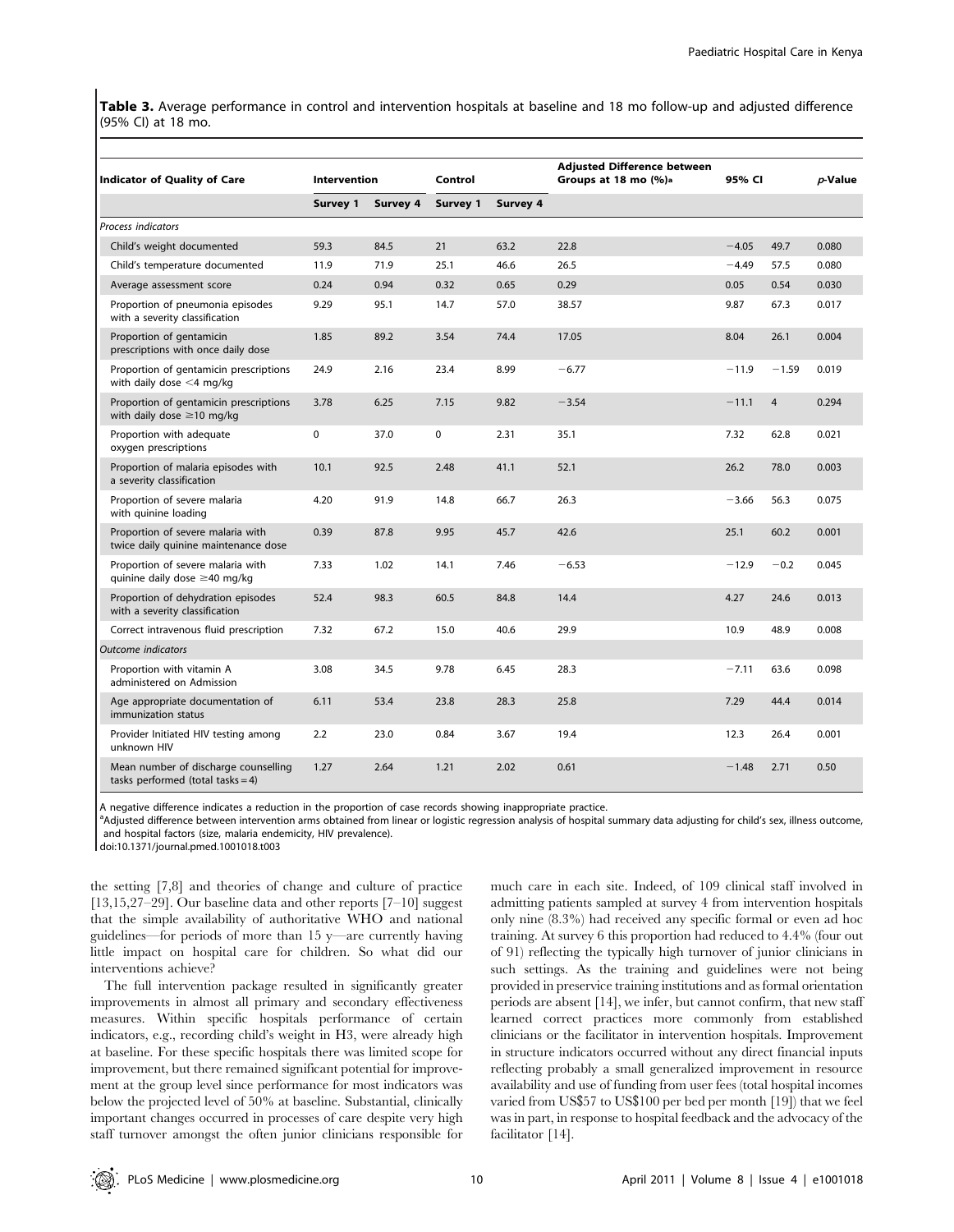

Figure 3. Average change from baseline to 18 mo postintervention in proportion of structure items available, for each major domain and combined, for hospitals in the intervention and control groups. doi:10.1371/journal.pmed.1001018.g003

Improvements in quality of care thus occurred across a set of common, serious childhood conditions and over a prolonged period. These data are a major addition to reports from sub-Saharan Africa indicating that financial incentives can improve malaria-specific care and fatality [30] and that implementation of WHO guidelines can improve emergency triage assessment and treatment of children [31–33] and hospital care and outcomes for severe malnutrition [34]. They also complement evidence from middle-income settings where a multifaceted intervention resulted in substantial improvements in two key obstetric practices [35]. Our data however, to our knowledge, represent the first major report examining national adaptation and implementation of a broad set of rural hospital care recommendations. They are relevant to many of the 100 countries with IMCI programmes where rural hospitals have important roles supporting primary health care systems [36] and in helping to reduce child mortality [37,38].

However, while change in simple process indicators was reasonably consistent in intervention sites, in control (partial intervention) sites, changes were more varied, even within hospitals (notably site H8). Certain indicators, e.g., PITC for HIV, also improved only in three of four intervention sites and steadily but slowly. Thus, while the full intervention may promote consistency, there was still substantial evidence of variation across indicators, across sites, and across time. Such variability is consistent with emerging debates drawing on theories of complexity, chaos, and change emphasizing the effect of interactions with contexts [39–41] and suggesting that understanding can be informed by parallel qualitative enquiry [42]. Data collected during this study on barriers to use of guidelines [18] and views on supervision, feedback, and facilitation [14] together with published literature [43] suggest to us that poor or slow uptake may be associated with a requirement for greater personal or organizational effort to change, the view that a



Figure 4. Intervention effect on processes of care. (a) Documentation of essential clinical signs for malaria, pneumonia, or dehydration; (b) proportion of children receiving loading dose quinine, and outcome of care; (c) the proportion of children eligible for HIV testing offered PITC during survey 1 through survey 6 (baseline to 30 mo follow-up). doi:10.1371/journal.pmed.1001018.g004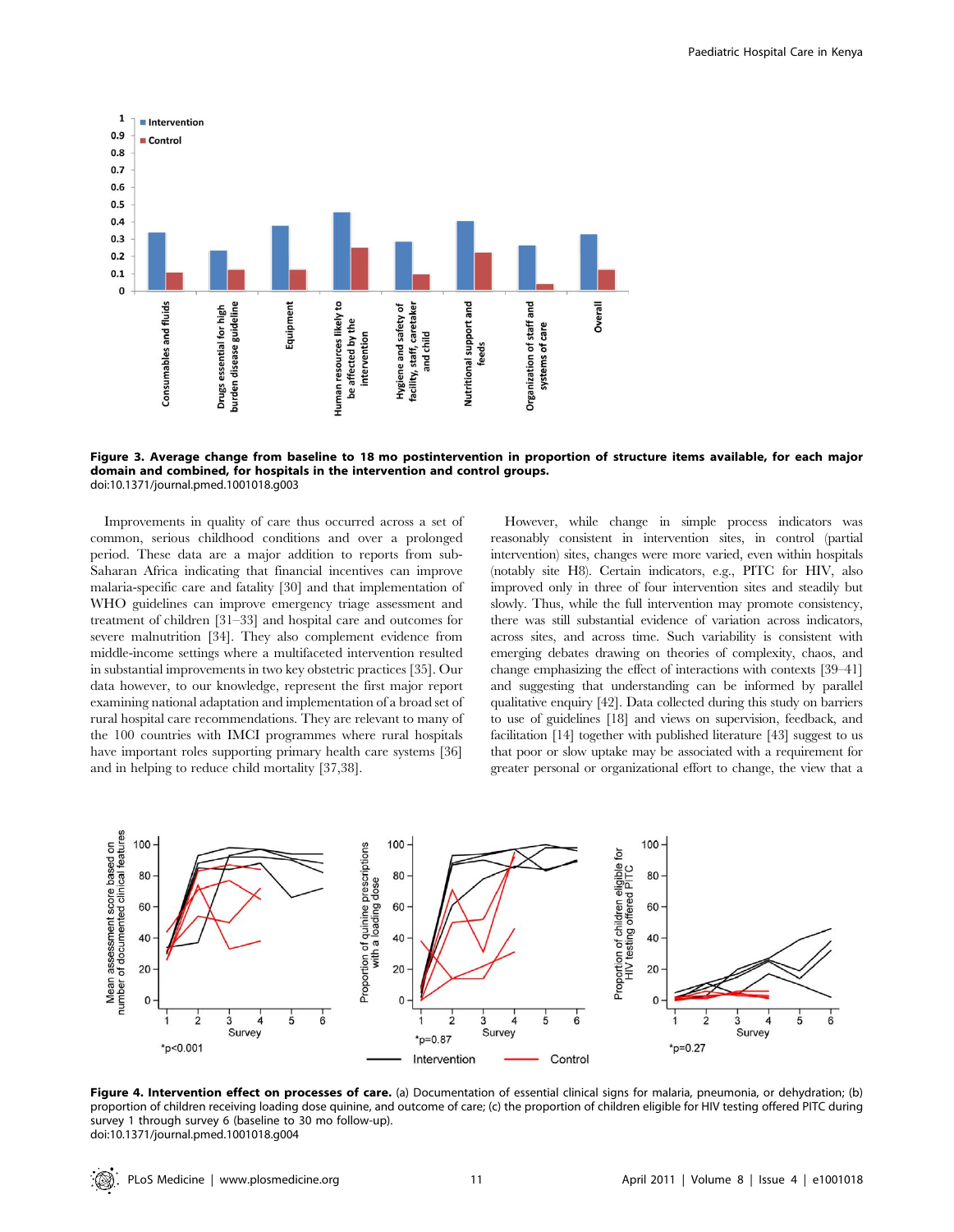task is not directly related to care of the immediate illness, or, in intervention sites, an area unlikely to be subject to local evaluation.

# Limitations

Our study has limitations. Hospitals were not selected at random from a set of all eligible hospitals for logistic reasons and, because random selection of a small number of clusters may not have produced balance nor guaranteed representativeness at baseline. Hospitals assented to participation and randomization, but we were not able to engage communities in this process [44], and they and survey teams were aware of intervention allocation. The latter is a potential problem with results based largely on retrospective review of records. The discrepancy between documentation and performance presents a particular threat at baseline before efforts in all sites to improve clinical notes. Prescription data are less susceptible to this limitation however, and improved prescribing paralleled improvement in assessment indicators. Efforts to minimize possible observation bias at the point of data collection included the use of structured inventory forms, standard operating procedures, and extensive training in survey methods. With only four hospitals per group, attempts to adjust for baseline imbalance may also have only limited success. However, to facilitate scrutiny we report on the context of intervention [19,20], its delivery and adequacy [12], the views of intervention recipients [18], and detailed site-specific data (see Tables S1, S2, S3, S4, S5) and suggest that all are considered for a complete interpretation of this study of a complex intervention.

## Replication and Scaling Up

Demonstrations that a similar intervention package is effective in other settings would strengthen the evidence supporting widespread adoption. While there are few studies of this nature reported, we note the recently reported success of multifaceted interventions in middle- and high-income countries [35,45]. However, standardizing complex interventions may be difficult, if not impossible, given the important role of context in shaping mechanisms and outcomes [46]. For this reason, future reports will attempt to provide detailed insight into how and why this intervention met with general but varying degrees of success. If our results are deemed credible, however, the data we present have a number of implications. Firstly, current efforts to implement and scale up improved referral care in low-income settings need to go beyond the existing tradition of producing and disseminating printed materials even when linked to training [15]. Instead broader health system efforts, guided by current understanding of local contexts and capabilities and theories of change, are required.

Within Kenya it would obviously be a mistake to consider that the intervention package tested can be scaled up simply by aiming for much broader coverage with the training course we designed. Effectiveness has been demonstrated only for the multifaceted intervention. Thus, scaling up should aim to provide all inputs not just guidelines, job aides, and introductory training. However, providing regular support supervision and performance feedback related to child and newborn care at first referral level are not routine. Resources and systems for supervision need strengthening and supervisors themselves will need training and organizing. Routine information systems are inadequate to generate the data required to evaluate care, and capacity for conducting and disseminating analyses as part of routine feedback is largely absent. The role of facilitators is also not one that currently exists. Although the roles required could perhaps be played by senior departmental staff, the lack of human resources means such tasks cannot simply be added to already busy jobs [19]. Furthermore the

skills or desire to facilitate change are not necessarily present amongst such mid-level managers.

Countries other than Kenya considering adopting the approach may have similar limitations. In addition they may need to tailor some intervention components to their particular setting. For example, the detail of a clinical guideline or job aide or approach to training may need to reflect available resources or local evidence. However, such adaptation would need to be complemented by careful consideration of how systems can be made ready to support implementation of new practices and improved quality of care. We would suggest this includes due attention to influencing the institutional culture and context of rural hospitals although willingness to invest in more integrated approaches often seems lacking [47]. Finally, before making decisions on implementation, policy makers increasingly require carefully collected and reported cost-effectiveness data. Such a report is in preparation. Considering only the financial costs of specific inputs, for example the typical 5-d training course for 32 participants at approximately US\$5,000 [13] or the annual cost of a facilitator at less than US\$5,000 [18], while of some value, are insufficient for prioritizing resource use.

#### Conclusion

Our findings provide strong evidence that a multifaceted intervention can improve use of guidelines and, more generally, the quality of paediatric care. Cost data will help determine whether this implementation model warrants wider consideration as one approach to strengthening health systems in low-income settings.

# Supporting Information

Figure S1 Effect of intervention on the processes and outcome of care within each hospital during survey 1 through survey 6 (baseline to 30 mo follow-up). (TIF)

Table S1 Demographic characteristics of all 8,205 children aged 2–59 mo by hospital and survey. (XLS)

Table S2 The main diagnoses among all 8,205 study participants aged 2–59 mo by hospital during each survey. (XLS)

Table S3 Difference-in-difference analysis of intervention effect on process and outcome measures of quality of care. (XLS)

Table S4 Changes for process indicators by hospital during each survey.

(XLS)

Table S5 Changes for outcome indicators by hospital during each survey. (XLS)

Text S1 CONSORT checklist. (PDF)

Text S2 Trial protocol. (PDF)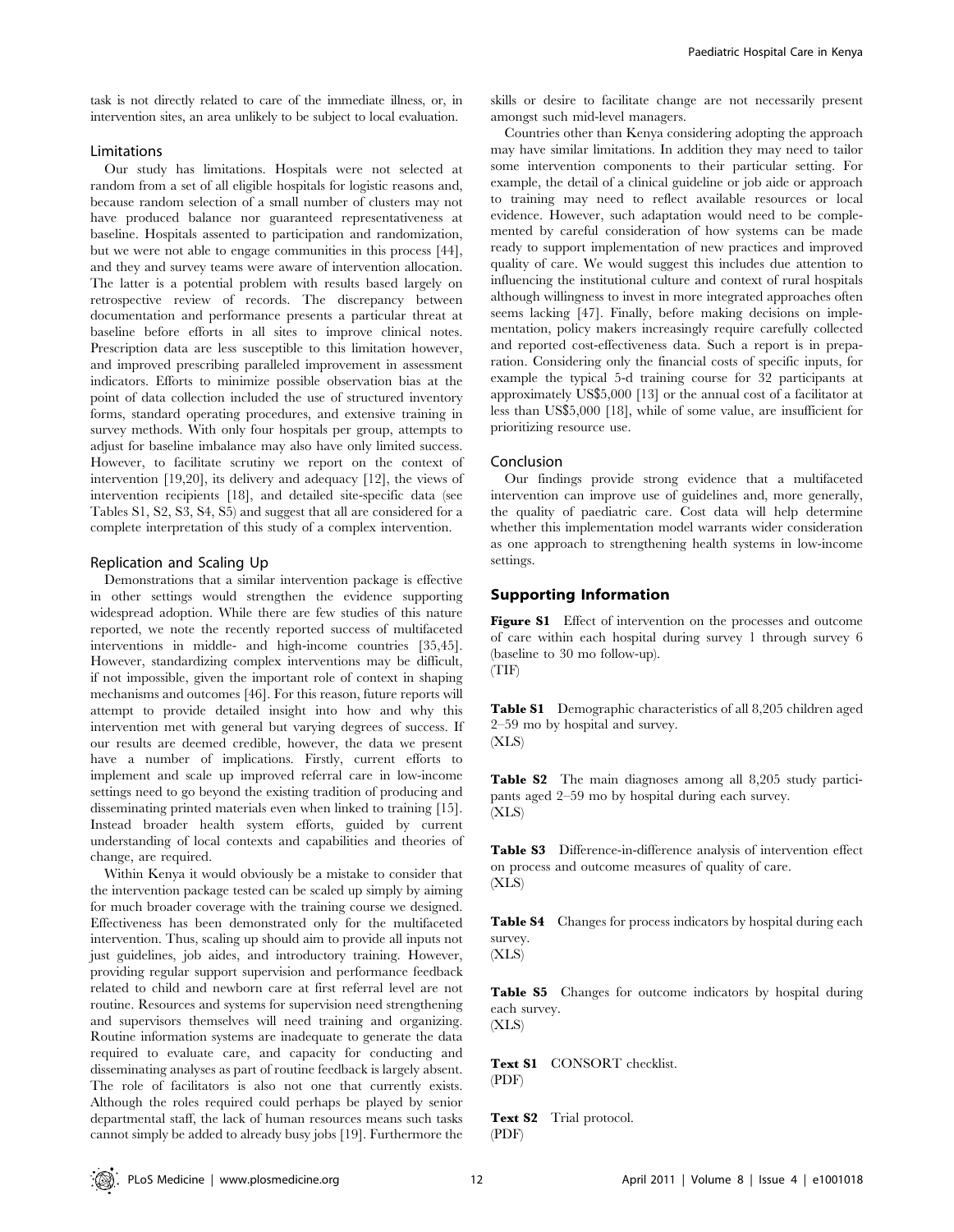## Acknowledgments

The authors are grateful to the staff of all the hospitals included in the study and colleagues from the Ministry of Public Health and Sanitation, the Ministry of Medical Services, and the KEMRI/Wellcome Trust Programme for their assistance in the conduct of this study. In addition we are grateful for the input of Martin Weber, Alexander K. Rowe, Lucy Gilson, R.W. Snow, Kara Hanson, Bernhards Ogutu, and Fabian Esamai in the initial stages of this work. John Wachira, Violet Aswa, and Thomas Ngwiri helped develop and implement the training, ETAT+. Our thanks go to Jim Todd, Elizabeth Allen, and Tansy Edwards for advice on analyses and comments on the manuscript. The work of the hospital facilitators A. Nyimbaye, J. Onyinkwa, M. Kionero, and S. Chirchir is also acknowledged and this report is dedicated to M. Kionero who tragically died shortly after the study. This work is published with the permission of the Director of KEMRI.

## References

- 1. Bryce J, Boschi-Pinto C, Shibuya K, Black R (2005) WHO Child Health Epidemiology Reference Group. WHO estimates of the causes of death in children. Lancet 365: 1147–1152.
- 2. World Health Organisation (1990) Acute respiratory infections in children: case management in small hospitals in developing countries: a manual for doctors and other senior health workers. Geneva: WHO.
- 3. World Health Organisation (2000) Management of the child with a serious infection or severe malnutrition. Guidelines for care at first-referral level in developing countries. Geneva: WHO.
- 4. World Health Organisation (2005) Pocket book of hospital care for children: guidelines for the management of common illnesses with limited resources. Geneva: WHO.
- 5. Armstrong Schellenberg J, Bryce J, de Savigny D, Lambrechts T, Mbuya C, et al. (2004) The effect of Integrated Management of Childhood Illness on observed quality of care of under-fives in rural Tanzania. Health Policy Plan 19: 1–10.
- 6. Pariyo G, Gouws E, Bryce J, Burnham G (2005) Improving facility-based care for sick children in Uganda: training is not enough. Health Policy Plan 20: i58–i68.
- 7. English M, Esamai F, Wasunna A, Were F, Ogutu B, et al. (2004) Assessment of inpatient paediatric care in first referral level hospitals in 13 districts in Kenya. Lancet 363: 1948–1953.
- 8. English M, Esamai F, Wasunna A, Were F, Ogutu B, et al. (2004) Delivery of paediatric care at the first-referral level in Kenya. Lancet 364: 1622–1629.
- 9. Nolan T, Angos P, Cunha A, Muhe L, Qazi S, et al. (2001) Quality of hospital care for seriously ill children in less-developed countries. Lancet 357: 106–110.
- 10. Reyburn H, Mwakasungula E, Chonya S, Mtei F, Bygbjerg I, et al. (2008) Clinical assessment and treatment in paediatric wards in the north-east of the United Republic of Tanzania. Bull World Health Organ 86: 132–139.
- 11. Berkley JLB, Mwangi I, Williams T, Bauni E, Mwarumba S, et al. (2005) Community acquired bacteremia amongst children admitted to a rural district hospital in Kenya. N Engl J Med 352: 39–47.
- 12. English M, Irimu G, Wamae A, Were F, Wasunna A, et al. (2008) Health systems research in a low-income country: easier said than done. Arch Dis Child 93: 540–544.
- 13. Irimu G, Wamae A, Wasunna A, Were F, Ntoburi S, et al. (2008) Developing and introducing evidence based clinical practice guidelines for serious illness in Kenya. Arch Dis Child 93: 799–804.
- 14. Nzinga J, Ntoburi S, Wagai J, Mbindyo P, Mbaabu L, et al. (2009) Implementation experience during an eighteen month intervention to improve paediatric and newborn care in Kenyan district hospitals. Implement Sci 4: 45.
- 15. Grimshaw J, Thomas R, MacLennan G, Fraser C, Ramsay C, et al. (2004) Effectiveness and efficiency of guideline dissemination and implementation strategies. Health Technol Assess 8: 1–72.
- 16. Donabedian A (1988) The quality of care: how can it be assessed? JAMA 260: 1743–1748.
- 17. Habicht J, Victora C, Vaughan J (1999) Evaluation designs for adequacy, plausibility and probability of public health programme performance and impact. Int J Epidemiol 28: 10–18.
- 18. Nzinga J, Mbindyo P, Mbaabu L, Warira A, English M (2009) Documenting the experiences of health workers expected to implement guidelines during an intervention study in Kenyan hospitals. Implement Sci 4: 44.
- 19. English M, Ntoburi S, Wagai J, Mbindyo P, Opiyo N, et al. (2009) An intervention to improve paediatric and newborn care in Kenyan district hospitals: understanding the context. Implement Sci 23: 42.
- 20. Mbindyo P, Gilson L, Blaauw D, English M (2009) Contextual influences on health worker motivation in district hospitals in Kenya. Implement Sci 4: 43.
- 21. Perera R, Heneghan C, Yudkin P (2007) Graphical method for depicting randomised trials of complex interventions. BMJ 334: 127–129.
- 22. Mwakyusa S, Wamae A, Wasunna A, Were F, Esamai F, et al. (2006) Implementation of a structured paediatric admission record for district hospitals in Kenya–results of a pilot study. BMC Int Health Hum Rights 6: doi:10.1186/1472-1698X-1186-1189.
- 23. Opondo C, Ntoburi S, Wagai J, Wafula J, Wasunna A, et al. (2009) Are hospitals prepared to support newborn survival? - An evaluation of eight first-referral level hospitals in Kenya. Trop Med Int Health 14: 1165–1172.

# Author Contributions

ICMJE criteria for authorship read and met: P Ayieko, S Ntoburi, J Wagai, C Opondo, N Opiyo, S Migiro, A Wamae, W Mogoa, F Were, A Wasunna, G Fegan, G Irimu, M English. Agree with the results and conclusions: P Ayieko, S Ntoburi, J Wagai, C Opondo, N Opiyo, S Migiro, A Wamae, W Mogoa, F Were, A Wasunna, G Fegan, G Irimu, M English. Conceived and designed the experiments: A Wamae, F Were, A Wassuna, M English. Analyzed the data: P Ayieko, C Opondo, G Fegan, M English. Wrote the first draft: P Ayieko, M English. Wrote the paper: P Ayieko, M English. Obtained the funding for this project: M English. Provided and coordinated training and supervision: S Ntoburi, J Wagai, G Irimu, M English. Responsible for surveys, and analyses conducted to inform feedback: P Aiyeko, S Ntoburi, C Opundo, N Opiyo, J Wagai, G Irimu, M English.

- 24. Rowe A, Lama M, Onikpo F, Deming M (2002) Design effects and intraclass correlation coefficients from a health facility cluster survey in Benin. Int J Qual Health Care 14: 521–523.
- 25. Hayes R, Bennett S (1999) Simple sample size calculation for cluster-randomized trials. Int J Epidemiol 28: 319–326.
- 26. Hayes R, Moulton L (2009) Cluster randomised trials. London: Chapman & Hall/CRC.
- 27. English M (2005) Child survival: district hospitals and paediatricians. Am J Public Health Arch Dis Child. 9 p.
- 28. Ferlie E, Shortell S (2001) Improving the quality of health care in the United Kingdom and the United States: a framework for change. Milbank Q 79: 281–315.
- 29. Michie S, Johnston M, Abraham C, Lawton R, Parker D, et al. (2005) ''Psychological Theory'' Group. Making psychological theory useful for implementing evidence based practice: a consensus approach. Qual Saf Health Care 14: 26–33.
- 30. Biai S, Rodrigues A, Gomes M, Ribeiro I, Sodemann M, et al. (2007) Reduced in-hospital mortality after improved management of children under 5 years admitted to hospital with malaria: randomised trial. BMJ 335: Epub.862.
- 31. Gove S, Tamburlini G, Molyneux E, Whitesell P, Campbell H (1999) Development and technical basis of simplified guidelines for emergency triage assessment and treatment in developing countries. WHO Integrated Management of Childhood Illness (IMCI) Referral Care Project. Arch Dis Child 81: 473–477.
- 32. Molyneux E (2001) Paediatric emergency care in developing countries. Lancet 357: 86–87.
- 33. Tamburlini G, Di Mario S, Maggi R, Vilarim J, Gove S (1999) Evaluation of guidelines for emergency triage assessment and treatment in developing countries. Arch Dis Child 81: 478–482.
- 34. Ashworth A, Chopra M, McCoy D, Sanders D, Jackson D, et al. (2004) WHO guidelines for management of severe malnutrition in rural South African hospitals: effect on case fatality and the influence of operational factors. Lancet 363: 1110–1115.
- 35. Althabe F, Buekens P, Bergel E, Beliza´n J, Campbell M, et al. (2008) A behavioral intervention to improve obstetrical care. N Engl J Med 68: 48–54.
- 36. World Health Organization (1992) The hospital in rural and urban districts: report of a WHO study group on the functions of hospitals at the first referral level. Geneva: WHO.
- 37. Darmstadt G, Bhutta Z, Cousens S, Adam T, Walker N, et al. (2005) Evidencebased, cost-effective interventions: how many newborn babies can we save? Lancet 365: 977–988.
- 38. Jones G, Steketee R, Black R, Bhutta Z, Morris S (2003) How many child deaths can we prevent this year? Lancet 362: 65–71.
- 39. Litaker D, Tomolo A, Liberatore V, Stange K, Aron D (2006) Using complexity theory to build interventions that improve health care delivery in primary care. J Gen Intern Med Suppl 2: S30–S34.
- 40. Rhydderch M, Elwyn G, Marshall M, Grol R (2004) Organisational change theory and the use of indicators in general practice. Qual Saf Health Care 13: 213–217.
- 41. Rickles D, Hawe P, Shiell A (2007) A simple guide to chaos and complexity. J Epidemiol Community Health 61: 933–937.
- 42. Lewin S, Glenton C, Oxman A (2009) Use of qualitative methods alongside randomised controlled trials of complex healthcare interventions: methodological study. BMJ 339: b3496.
- 43. Chandler C, Jones C, Boniface G, Juma K, Reyburn H, et al. (2008) Guidelines and mindlines: why do clinical staff over-diagnose malaria in Tanzania? A qualitative study. Malar J. 7 p.
- 44. Osrin D, Azad K, Fernandez A, Manandhar D, Mwansambo C, et al. (2009) Ethical challenges in cluster randomized controlled trials: experiences from public health interventions in Africa and Asia. Bull World Health Organ 87: 772–779.
- 45. Scales D, Dainty K, Hales B, Pinto R, Fowler R, et al. (2011) A multifaceted intervention for quality improvement in a network of intensive care units: a cluster randomized trial. JAMA 305: 363–372.
- 46. Mackenzie M, O'Donnell C, Halliday E, Sridharan S, Platt S (2010) Do health improvement programmes fit with MRC guidance on evaluating complex interventions? BMJ 340: c185.
- 47. English M, Wamae A, Nyamai R, Bevins B, Irimu G (2011) Implementing locally appropriate guidelines and training to improve care of serious illness in Kenyan hospitals: a story of scaling-up (and down and left and right). Arch Dis Child 96: 285–290.